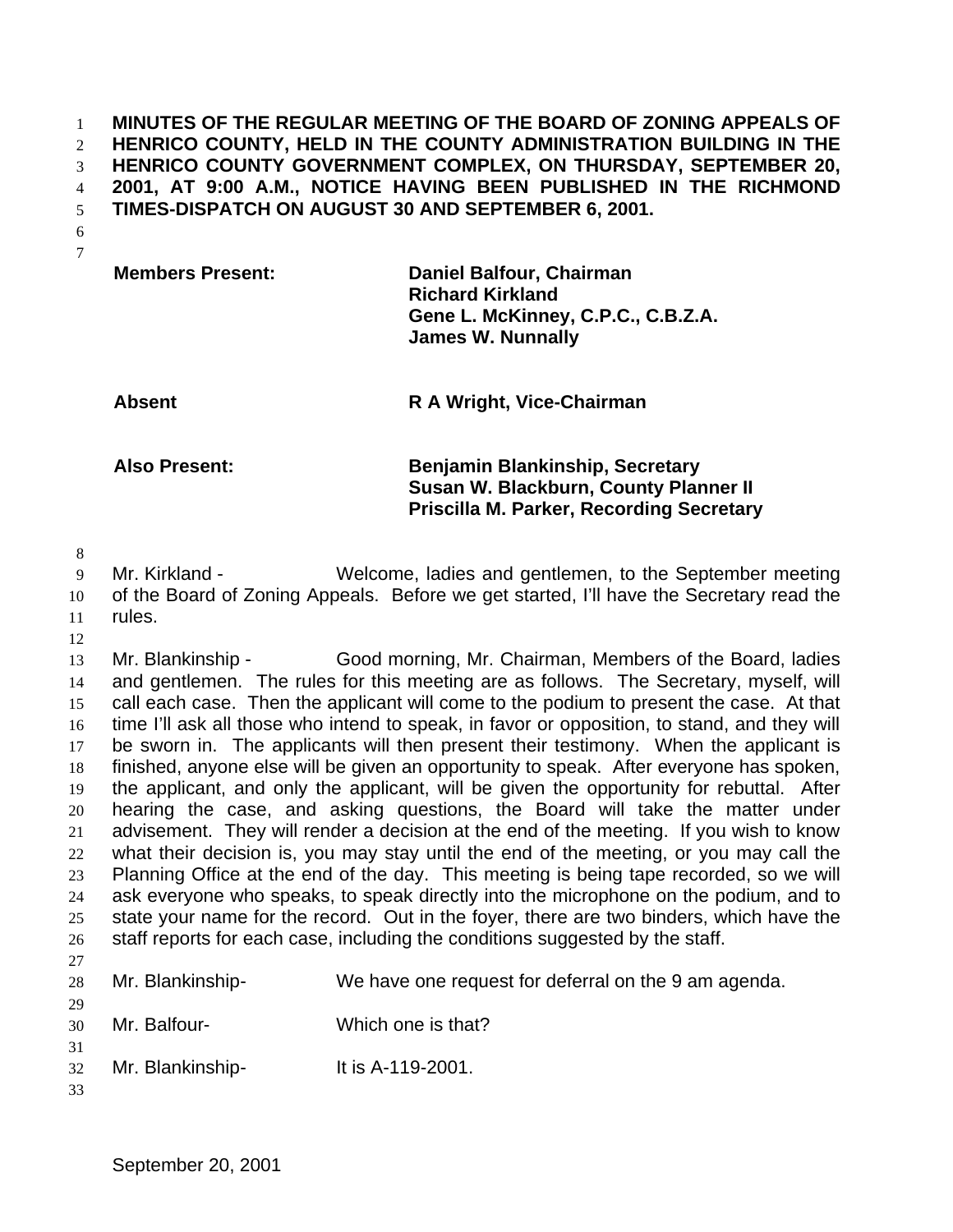| 34<br>35<br>36<br>37<br>38<br>39                                   | A-119-2001:                                                                                                                                                                                                                                                                                                                                                                                                                                                                                                                                                                                                                                                                                                                                                                                                                                                                                  | JAMES AND JOYCE CLIFTON appeal a notice of violation<br>pursuant to Section 24-116(a) of Chapter 24 of the County Code<br>with respect to tents erected at 2900 Mountain Road (Tax Parcel<br>31-A-46 and -47A), zoned R-2A One-Family Residence District<br>(Brookland).                                                                                                                                                                                                |  |
|--------------------------------------------------------------------|----------------------------------------------------------------------------------------------------------------------------------------------------------------------------------------------------------------------------------------------------------------------------------------------------------------------------------------------------------------------------------------------------------------------------------------------------------------------------------------------------------------------------------------------------------------------------------------------------------------------------------------------------------------------------------------------------------------------------------------------------------------------------------------------------------------------------------------------------------------------------------------------|-------------------------------------------------------------------------------------------------------------------------------------------------------------------------------------------------------------------------------------------------------------------------------------------------------------------------------------------------------------------------------------------------------------------------------------------------------------------------|--|
| 40<br>41                                                           | Mr. Balfour                                                                                                                                                                                                                                                                                                                                                                                                                                                                                                                                                                                                                                                                                                                                                                                                                                                                                  | Do I hear a motion?                                                                                                                                                                                                                                                                                                                                                                                                                                                     |  |
| 42<br>43<br>44                                                     |                                                                                                                                                                                                                                                                                                                                                                                                                                                                                                                                                                                                                                                                                                                                                                                                                                                                                              | After an advertised public hearing and on a motion by Mr. McKinney, seconded by Mr.<br>Kirkland, the Board granted the request for deferral to the October 18, 2001 meeting.                                                                                                                                                                                                                                                                                            |  |
| 45<br>46                                                           | Affirmative:<br>Negative:                                                                                                                                                                                                                                                                                                                                                                                                                                                                                                                                                                                                                                                                                                                                                                                                                                                                    | Balfour, Kirkland, McKinney, Nunnally,<br>4<br>0                                                                                                                                                                                                                                                                                                                                                                                                                        |  |
| 47<br>48                                                           | Absent:                                                                                                                                                                                                                                                                                                                                                                                                                                                                                                                                                                                                                                                                                                                                                                                                                                                                                      | Wright<br>1                                                                                                                                                                                                                                                                                                                                                                                                                                                             |  |
| 49<br>50                                                           | Mr. Balfour                                                                                                                                                                                                                                                                                                                                                                                                                                                                                                                                                                                                                                                                                                                                                                                                                                                                                  | Any other motions for deferral or withdrawals?                                                                                                                                                                                                                                                                                                                                                                                                                          |  |
| 51<br>52                                                           | Mr. Blankinship-                                                                                                                                                                                                                                                                                                                                                                                                                                                                                                                                                                                                                                                                                                                                                                                                                                                                             | No sir.                                                                                                                                                                                                                                                                                                                                                                                                                                                                 |  |
| 53<br>54<br>55<br>56<br>57<br>58<br>59<br>60                       | A-118-2001:                                                                                                                                                                                                                                                                                                                                                                                                                                                                                                                                                                                                                                                                                                                                                                                                                                                                                  | Samuel H. and Joyce Y. Turner request a variance from Section<br>24-95(i)2 of Chapter 24 of the County Code to build a detached<br>garage at 206 Colony Lake Drive (Riverlake Colony) (Tax Parcel<br>99-13-A-13), zoned R-0, One-family Residence District (Tuckahoe).<br>The accessory structure location requirement is not met. The<br>applicants wish to build a detached garage in the side yard, where<br>the Code permits accessory structures in the rear yard. |  |
| 61<br>62<br>63                                                     | Mr. Blankinship-                                                                                                                                                                                                                                                                                                                                                                                                                                                                                                                                                                                                                                                                                                                                                                                                                                                                             | Do you swear the testimony you are about to give is the<br>truth, the whole truth and nothing but the truth so help you God?                                                                                                                                                                                                                                                                                                                                            |  |
| 64<br>65                                                           | Mr. Turner-                                                                                                                                                                                                                                                                                                                                                                                                                                                                                                                                                                                                                                                                                                                                                                                                                                                                                  | I do. We propose to build a stand-alone garage,                                                                                                                                                                                                                                                                                                                                                                                                                         |  |
| 66<br>67                                                           | Mr. Balfour-                                                                                                                                                                                                                                                                                                                                                                                                                                                                                                                                                                                                                                                                                                                                                                                                                                                                                 | Please state your name and address.                                                                                                                                                                                                                                                                                                                                                                                                                                     |  |
| 68<br>69<br>$70\,$<br>71<br>72<br>73<br>74<br>75<br>76<br>77<br>78 | Mr. Turner<br>Samuel H. Turner, 206 Colony Lake Drive. In developing<br>the site, we were aware of all the rules of the County and are compliant on all issues<br>like the offset on the side lot, as I understand the county rule is that the garage must be<br>behind the rear of the house. The proposed site is behind the rear plain of the main<br>body of the house. Our kitchen obviously extends a little farther out. To comply with<br>the county rules would have a material environmental impact in that we would have to<br>take out about 50 additional trees and would also make the structure much more visible<br>to the lot behind us. We are asking you to approve approximately 14-15 feet variance<br>and setback from the road. As you can see from this picture there are woods in the<br>front so either of the proposed sites would not be visible from the front. |                                                                                                                                                                                                                                                                                                                                                                                                                                                                         |  |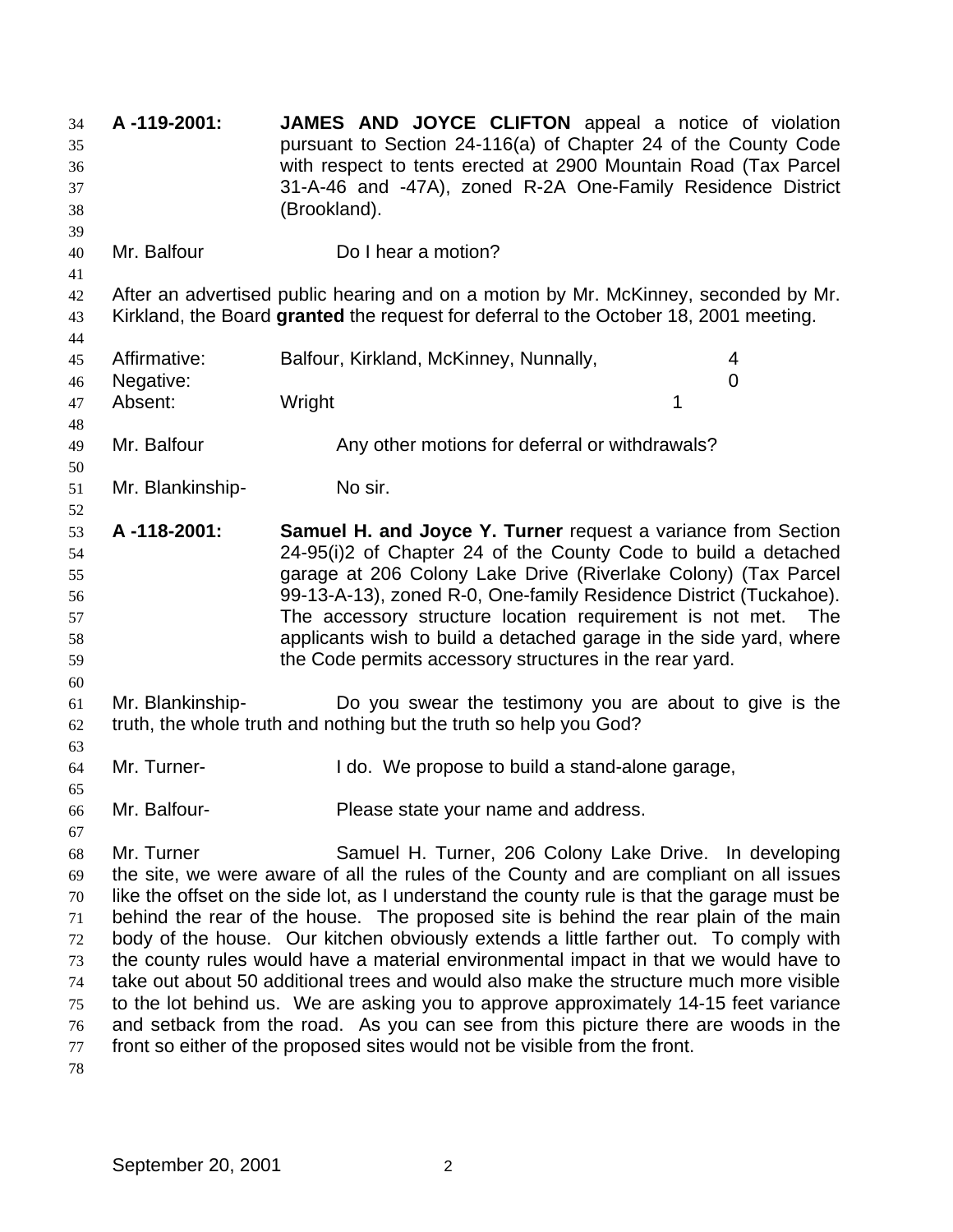Mr. Balfour- Any questions from the members of the Board? Appears to be none. Thank you. After an advertised public hearing and on a motion by Mr. Kirkland, seconded by Mr. McKinney, the Board **granted** the variance request subject to the following conditions: 1. Only the improvements shown on the plan filed with the application may be constructed pursuant to this approval. Any additional improvements shall comply with the applicable regulations of the County Code. Affirmative: Balfour, Kirkland, McKinney, Nunnally, 4 Negative: 0 91 Absent: Wright 1 The Board granted this request, as it found from the evidence presented that, due to the unique circumstances of the subject property, strict application of the County Code would produce undue hardship not generally shared by other properties in the area, and authorizing this variance will neither cause a substantial detriment to adjacent property nor materially impair the purpose of the zoning regulations. **A -120-2001: Margaret Loda and Brent Boger** request a variance from Section 24-95(q)5 of Chapter 24 of the County Code to build a screened porch at 9712 Needles Way (Bridgewood) (Tax Parcel 38-4-B-1), zoned R-3, One-family Residence District (Brookland). The rear yardsetback is not met. The applicants have 30 feet rear yard setback, where the Code requires 35 feet rear yard setback. The applicants request a variance of 5 feet rear yard setback. 107 Mr. Balfour- **Any others to testify on this case besides the applicant?**  Please raise your right hand and be sworn in. Mr. Blankinship- Do you swear the testimony you are about to give is the truth, the whole truth and nothing but the truth so help you God? Ms. Loda- I do. My name is Margaret Loda, and I live at 9712 Needles Way. What we are asking for is a variance; we are trying to add a screen porch addition 115 to the back of the house. Currently there is no door to the back; it is the larger of the two windows (picture), and the porch would be 12 feet wide and extend 16 feet back. But we would be 5 feet closer to the back property line than is allowed by code. So what we are asking for is the 5-foot variance. We would like the additional space, because we think it would be a more useful space for traffic flow. As you can see in the 120 picture, we would not need to cut any trees. The space that is there is all grass. 122 Mr. Balfour- **Any questions of Ms. Loda?**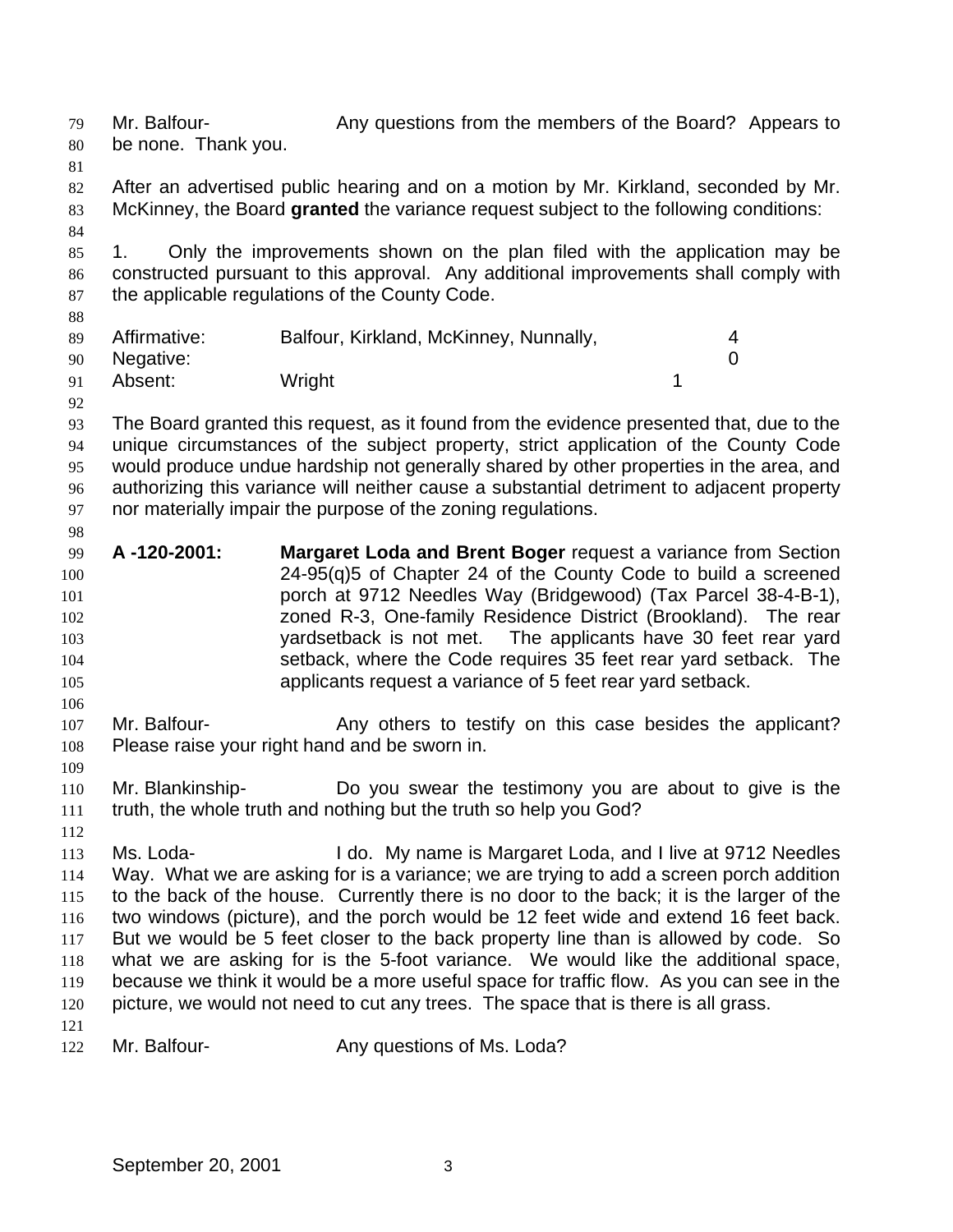Mr. McKinney- What is to the rear of your property? Ms. Loda - Behind the fence is the neighbor's driveway and then the house. They do not have any windows on the sides that would look out onto our house. Mr. McKinney Thank you. 131 Mr. Balfour **Any other questions?** Thank you Ms. Loda. After an advertised public hearing and on a motion by Mr. Kirkland, seconded by Mr. McKinney, the Board **granted** the variance request subject to the following conditions: 1. Only the improvements shown on the plan filed with the application may be constructed pursuant to this approval. No substantial changes or additions to the layout may be made without the approval of the Board of Zoning Appeals. Any additional improvements shall comply with the applicable regulations of the County Code. Affirmative: Balfour, Kirkland, McKinney, Nunnally, 4 Negative: 0 143 Absent: Wright 1 The Board granted this request, as it found from the evidence presented that, due to the unique circumstances of the subject property, strict application of the County Code would produce undue hardship not generally shared by other properties in the area, and authorizing this variance will neither cause a substantial detriment to adjacent property nor materially impair the purpose of the zoning regulations. **A -121-2001: Louie C. Schweickert** requests a variance from Section 24-94 of Chapter 24 of the County Code to build enclosure on existing deck at 2418 Gurley Road (Skipwith Heights) (Tax Parcel 70-2-F-4), zoned R-3, One-family Residence District (Three Chopt). The rear yard setback is not met. The applicant has 30 feet rear yard setback, where the Code requires 40 feet rear yard setback. The applicant requests a variance of 10 feet rear yard setback. 159 Mr. Balfour- **Any others to testify on this case besides the applicant?**  Please raise your right hand and be sworn in. Mr. Blankinship- Do you swear the testimony you are about to give is the truth, the whole truth and nothing but the truth so help you God? Mr. Balfour- State your name and address please. Mr. Lacy- I am Jim Lacy employed by Patio Enclosures; I am the contractor to do the job for Louise Schweickert at 2418 Gurley Road. He has an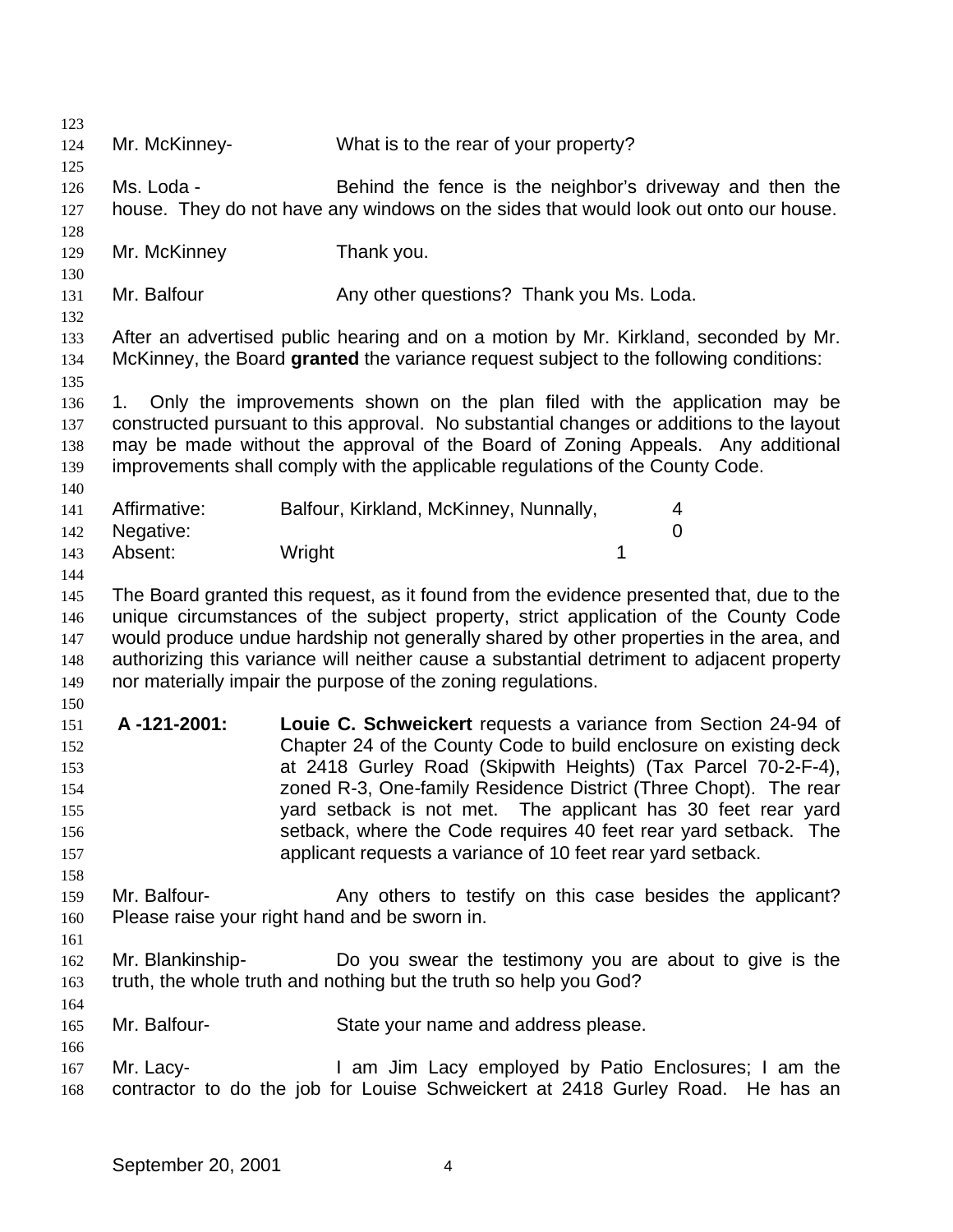existing deck, the house has an enormous amount of privacy and he has a privacy fence around the property line. One corner of the deck falls into the plan of the 40-foot 171 setback for this location. We have an elderly couple here that has lung problems and 172 they cannot go out into the yard. They are trying to have an area that they can sit in and still enjoy the outdoors. It is the right hand corner that falls into the setback. 175 Mr. Nunnally- Is this sunroom going to be the same size as the deck? 177 Mr. Lacy- Yes sir. 179 Mr. Nunnally-<br>It is not going to be increased at all? 181 Mr. Lacy- No sir. Mr. Balfour- Any other questions by members of the Board? If not, thank you Mr. Lacy. After an advertised public hearing and on a motion by Mr. McKinney, seconded by Mr. Kirkland, the Board **granted** the variance request subject to the following conditions: 1. Only the improvements shown on the plan filed with the application may be constructed pursuant to this approval. Any additional improvements shall comply with the applicable regulations of the County Code. Affirmative: Balfour, Kirkland, McKinney, Nunnally, 4 Negative: 0 195 Absent: Wright 1 The Board granted this request, as it found from the evidence presented that, due to the unique circumstances of the subject property, strict application of the County Code would produce undue hardship not generally shared by other properties in the area, and authorizing this variance will neither cause a substantial detriment to adjacent property nor materially impair the purpose of the zoning regulations. **A -122-2001: Kimco Richmond 800, Inc**. requests a variance from Sections 24- 101(e)(2) and (4) of Chapter 24 of the County Code to build a restaurant at 6301 W Broad Street (Tax Parcel 92-A-47), zoned B- 2, Business District (Three Chopt). The rear yard setback and site coverage ratio are not met. The applicant has 39.49 feet rear yard setback and 26.9% site coverage ratio, where the Code requires 50 feet rear yard setback and permits 25% site coverage ratio. The applicant requests a variance of 10.51 feet rear yard setback and 211 211 213 Mr. Balfour- **Any others to testify on this case besides the applicant?** Please raise your right hand and be sworn in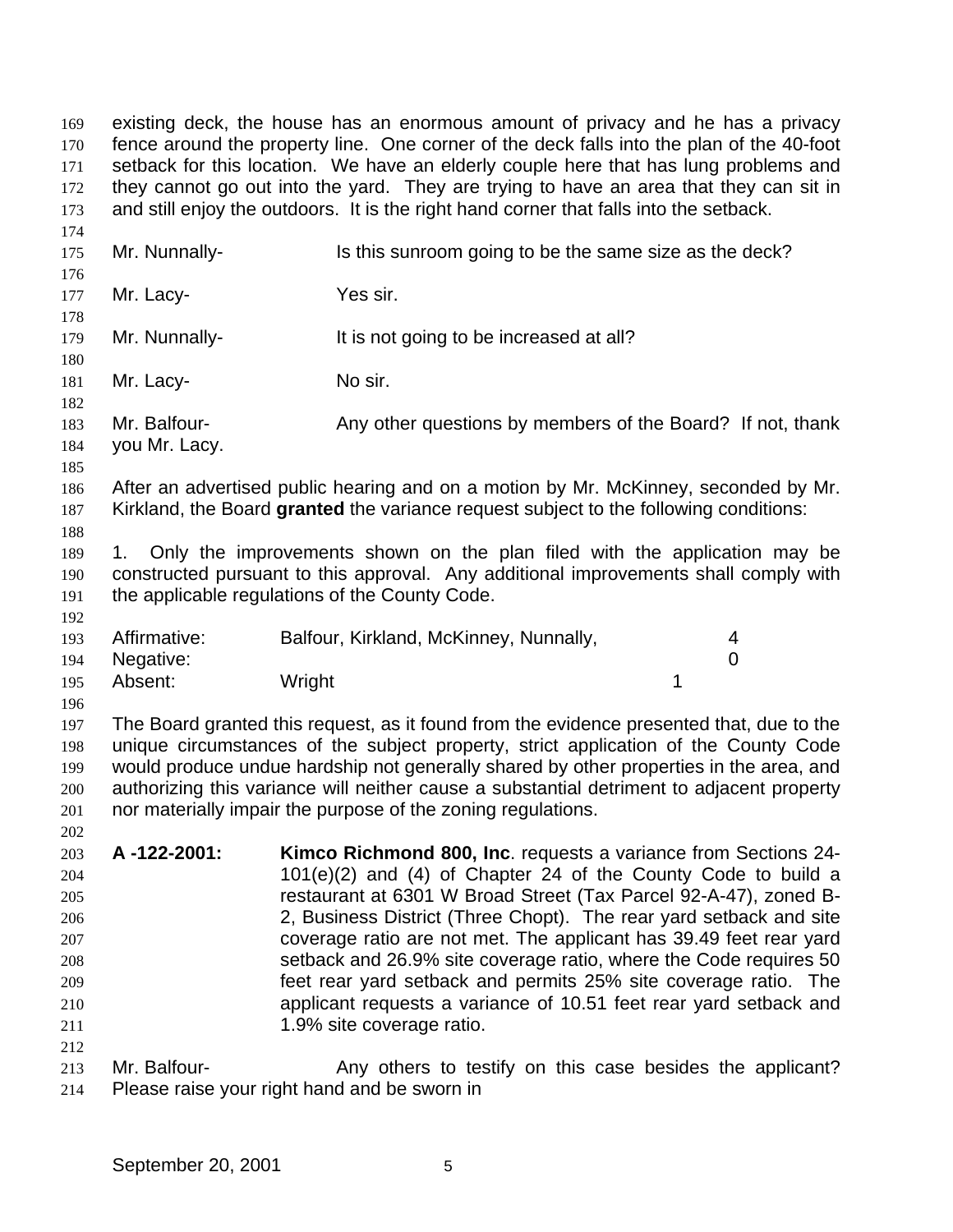Mr. Blankinship- Do you swear the testimony you are about to give is the truth, the whole truth and nothing but the truth so help you God?

- 
- Mr. Balfour- State your name and address please.

 Mr. Weinberg- I am Jay Weinberg, and I represent O'Charley's and Kimco the applicant in this appeal. With me this morning is Joey Smith, the director of real estate for O'Charley's, and also Mr. David Smith from Morton G. Thalhimers, who selects sites for them. This is a request for a variance from Section 24.101(a)(2) and (4) of the County Code to build an O'Charley's restaurant at 6301 W. Broad Street on business zoned property. Specifically 2 variances that we request are first a 10.5-foot rear yard variance at the very southwest corner of the existing Burlington Building and a 1.9- percent site coverage ratio. That rear yard is just at that corner because we have 70 feet at one point and it narrows down to 39 feet.

 As the staff report indicates, the present Burlington Coat Factory building was originally constructed approximately 40 years ago. I must say it was one of the first rezoning cases that I ever tried. It was a single user department store by the name of the Carousel. It was the forerunner of the "Big Boxes." When the building was built, it was in complete compliance with the then applicable zoning ordinances including the setbacks on all sides. It is perfectly legal today as a non-conforming use. Subsequently, Two Guys purchased the building from Harrisonburg, and since it had more than one use, it got converted from retail space to a shopping center, which imposed a different set of rules. Since the building was in complete compliance with zoning ordinance and received a valid certificate of occupancy, it is in fact a non-conforming use and perfectly legal.

 However as the staff and Board knows, being a non-conforming use has many drawbacks including being a cloud on title and prohibitive if not costly factor in refinancing property since it precludes rebuilding in certain cases of destruction. Accordingly, we would like to regain our status as a legally conforming building, which 247 can only be done by the granting of the rear yard variance. The second request is for a 1.9-% site coverage variance. Here again a very unusual and atypical set of circumstances exists. Because under B–2 zoning, if we were not classified as a shopping center, we would have more than the required square footage on both parcels.

 As everyone familiar with this site recognizes, this is one of the most under-utilized parking lots in Henrico County. Mr. Smith took a number of photos of the week before Christmas of this particular site to show that the corner where the O'Charley's is going to be built is empty. These photos were not taken for this case they were taken to convince O'Charley's that there was more than enough parking on that site.

 Again, thinking back some 40 years ago, we would not have been requesting this variance if it had not been for the widening of Broad Street, which resulted in the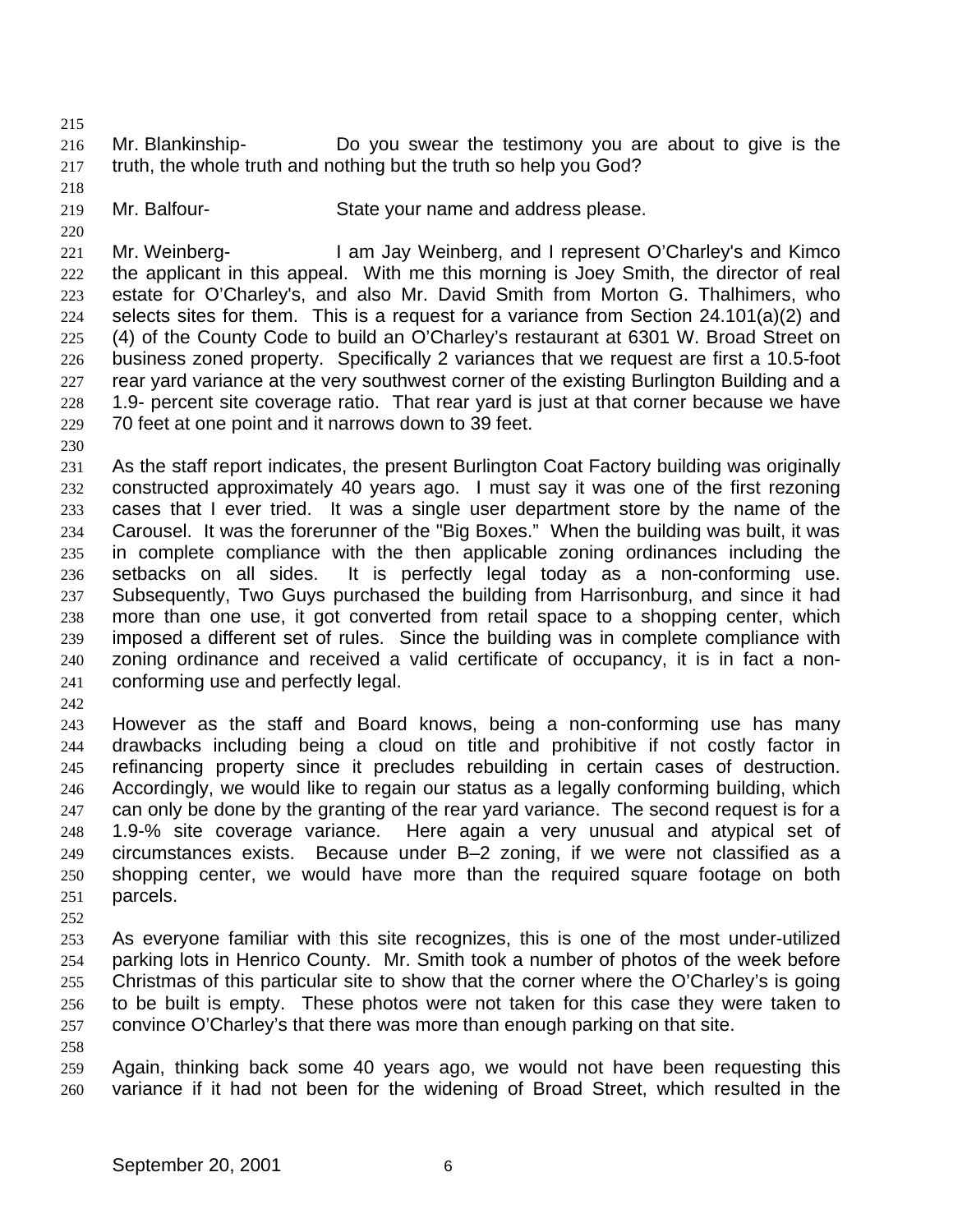takeover of  $\frac{3}{4}$  of an acre on the south side of Broad and the west side of Horsepen adjacent to this site. I think some of you gentlemen will also recall this was a very unusual condemnation because the entire take was on the southern side of the property. Instead of being half on each side. If it had been a regular condemnation, half would have come off of us and half on the other side; and we would have been in compliance.

 I respectfully submit that the requested variance comply with the all applicable jurisdictional conditions preceding for the Board of Zoning Appeals to grant the relief requested for the following reasons. At the time that the original building was built, the rear yard was in compliance with the then applicable provisions of the ordinance. It was only because of subsequent changes, over which we had no control, that it was rendered non-conforming use which we specifically submit is an exceptional situation. If literally enforced, it would we require us to take down 11 feet of the southwest corner of the building, which I submit to you would be confiscatory. It should also be noted that we have more than 70 feet of rear yard on the other end of the building, which gives us more than 50-foot average. We also submit that the 1.9% site coverage variance which we seek, would not have been required if had the condemnation by VDOT for the widening of Broad Street had not occurred, and especially all on our side. Further, we think it is an extremely unusual and exceptional situation because the overwhelming majority of takes are from the centerline on each side of the property. Finally, we would submit that the variances we seek are clearly in harmony with the intended spirit and purpose of the zoning ordinance, and authorizing the variance would not be in substantial detriment to adjacent property and will not materially impair the purpose of this chapter or the public interest but will enhance it.

 As the staff report states, O'Charley's is an extremely attractive restaurant with 2 other locations in Henrico County. The new construction will comply with all the current standards of the zoning ordinance and will have a positive esthetic impact on the area. There will be substantial foundation planting and parking lot landscaping, none of which was required or is present on the site today. I might add that the Plan of Development is coming before the Planning Commission, where we have already reached an agreement on that landscaping and upgrading of this area. We further agree with the staff report, that these variances are not of a general or recurring nature and therefore an amendment to the Code is not necessary at this time. In short, the granting of these two variances will alleviate a clearly demonstrative hardship, which was not self- imposed, but resulted in changes in the ordinance and road widenings and will result in an enhanced quality of development at this critical location. Finally, please note that the subject property is surrounded on all for sides by business zoning, and accordingly this request will have no adverse affect on adjoining properties. We have reviewed the two conditions recommended by staff and find them in proper order and acceptable and agreeable by the applicant. For all the forgoing reasons, Mr. Chairman, we respectfully request that you grant the variances, and I will be happy to answer any questions that you may have.

Mr. McKinney- Do you have an architectural rendering of this restaurant?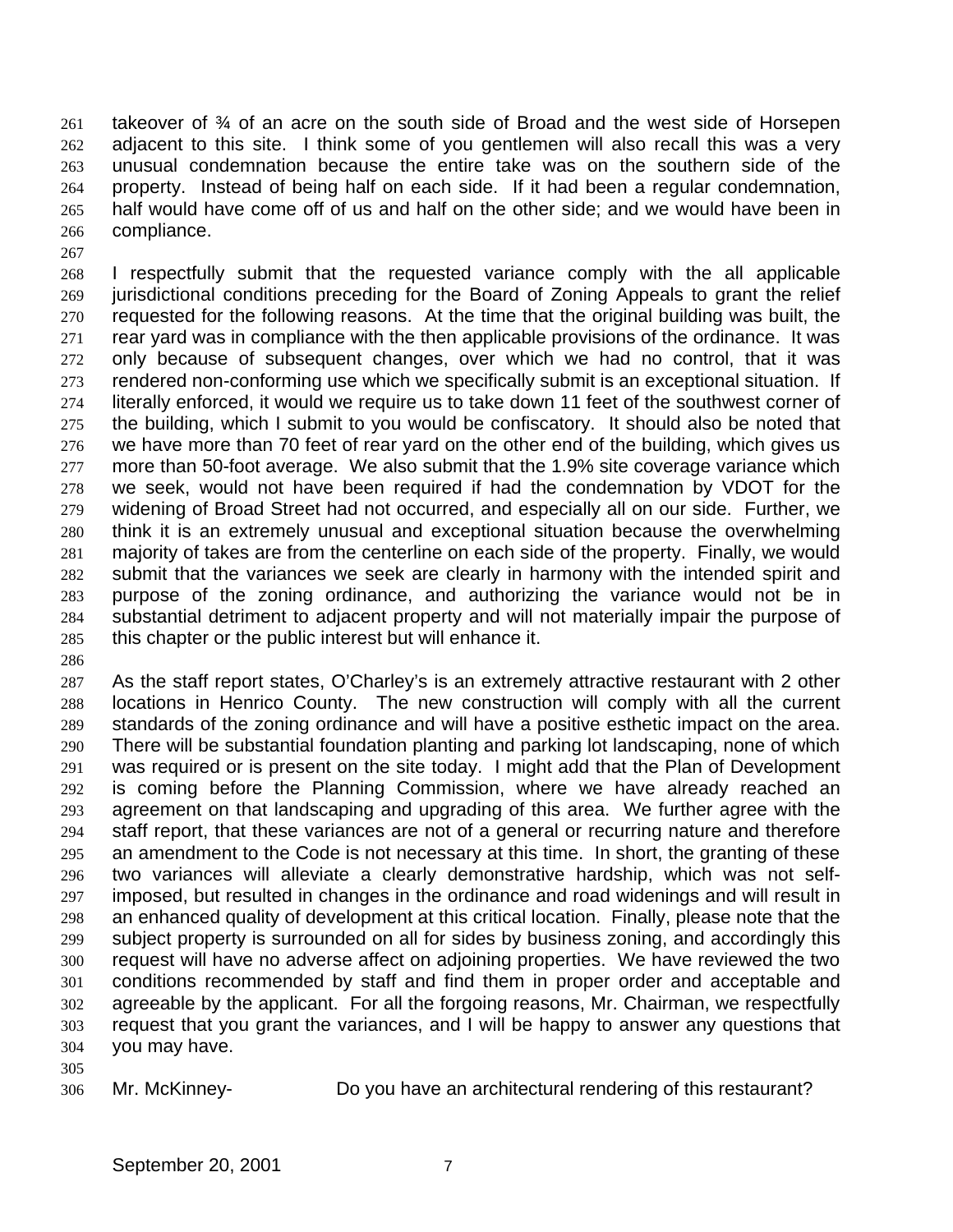| 307                                                  |                                                  |                                                                                                                                                                                                                                                                                                                                                                                                                                                                               |             |  |
|------------------------------------------------------|--------------------------------------------------|-------------------------------------------------------------------------------------------------------------------------------------------------------------------------------------------------------------------------------------------------------------------------------------------------------------------------------------------------------------------------------------------------------------------------------------------------------------------------------|-------------|--|
| 308<br>309                                           | Mr. Weinberg-                                    | Yes, I have a photograph.                                                                                                                                                                                                                                                                                                                                                                                                                                                     |             |  |
| 310                                                  | Mr. McKinney-                                    | What is the material going to be?                                                                                                                                                                                                                                                                                                                                                                                                                                             |             |  |
| 311<br>312                                           | Mr. Weinberg-                                    | Red brick. It is an all brick restaurant.                                                                                                                                                                                                                                                                                                                                                                                                                                     |             |  |
| 313<br>314<br>315<br>316<br>317                      | Mr. Balfour-<br>as well. Thank you Mr. Weinberg. | Any other questions for Mr. Weinberg? I noticed that he did<br>find the conditions in order. So I guess we have to decide if the conditions are in order                                                                                                                                                                                                                                                                                                                      |             |  |
| 318<br>319<br>320                                    |                                                  | After an advertised public hearing and on a motion by Mr. Kirkland, seconded by Mr.<br>Nunnally, the Board granted the variance request subject to the following conditions:                                                                                                                                                                                                                                                                                                  |             |  |
| 321<br>322<br>323                                    |                                                  | 1. This approval is subject to all conditions that may be placed on the proposed Plan of<br>Development by the Planning Commission.                                                                                                                                                                                                                                                                                                                                           |             |  |
| 324<br>325<br>326                                    |                                                  | 2. This variance applies only to the site coverage and rear yard setback requirement.<br>All other applicable regulations of the County Code shall remain in force.                                                                                                                                                                                                                                                                                                           |             |  |
| 327                                                  | Affirmative:                                     | Balfour, Kirkland, McKinney, Nunnally,                                                                                                                                                                                                                                                                                                                                                                                                                                        | 4           |  |
| 328                                                  | Negative:                                        |                                                                                                                                                                                                                                                                                                                                                                                                                                                                               | $\mathbf 0$ |  |
| 329<br>330                                           | Absent:                                          | Wright                                                                                                                                                                                                                                                                                                                                                                                                                                                                        | 1           |  |
| 331<br>332<br>333<br>334<br>335<br>336               |                                                  | The Board granted this request, as it found from the evidence presented that, due to the<br>unique circumstances of the subject property, strict application of the County Code<br>would produce undue hardship not generally shared by other properties in the area, and<br>authorizing this variance will neither cause a substantial detriment to adjacent property<br>nor materially impair the purpose of the zoning regulations.                                        |             |  |
| 337<br>338<br>339<br>340<br>341<br>342<br>343<br>344 | A-123-2001:                                      | Arnold and Barbara Lowenstein request a variance from Section<br>24-94 of Chapter 24 of the County Code to build an addition at<br>7700 Yardley Court (Williamsburg Park) (Tax Parcel 70-4-B-22),<br>zoned R-3, One-family Residence District (Three Chopt). The rear<br>yard setback is not met. The applicants have 14.1 feet rear yard<br>setback, where the Code requires 40 feet rear yard setback. The<br>applicants request a variance of 25.9 feet rear yard setback. |             |  |
| 345<br>346                                           | Mr. Balfour-                                     | Any others to testify on this case besides the applicant?<br>Please raise your right hand and be sworn in                                                                                                                                                                                                                                                                                                                                                                     |             |  |
| 347<br>348<br>349                                    | Mr. Blankinship-                                 | Do you swear the testimony you are about to give is the<br>truth, the whole truth and nothing but the truth so help you God?                                                                                                                                                                                                                                                                                                                                                  |             |  |
| 350<br>351<br>352                                    | Ms. Lowenstein-                                  | I do.                                                                                                                                                                                                                                                                                                                                                                                                                                                                         |             |  |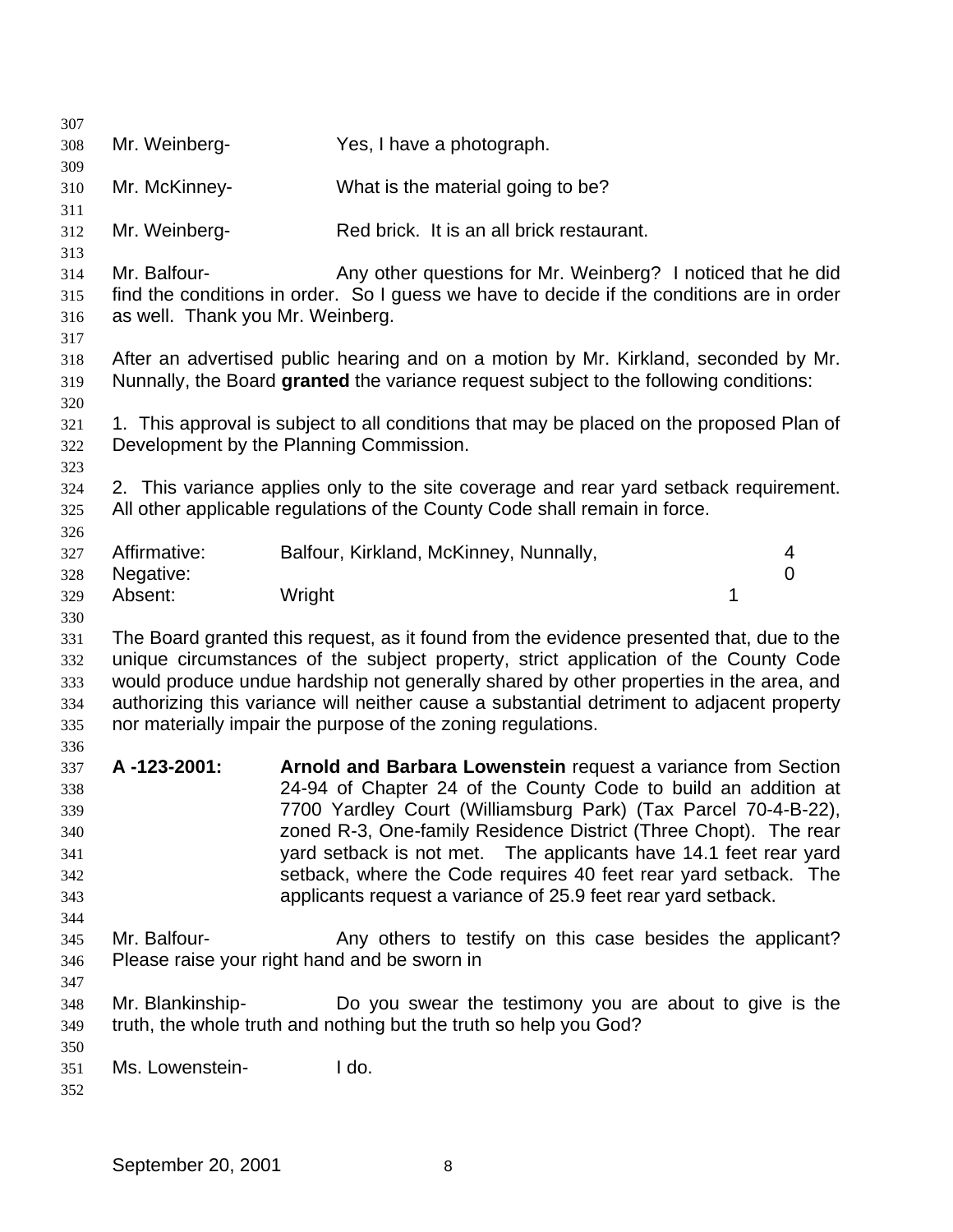Mr. Balfour- State your name and address please.

 Ms. Lowenstein - Barbara Lowenstein. After 33 years of living in this tri-level home, we want to put an addition of two bedrooms going out of the kitchen with some family room added. This is to accommodate the possibility of a 98-year-old mother-in- law moving in with us and out-of-town family coming to visit and not having a place to stay. We have decided that we want to stay in the house and build this addition. We are in the apex of the court. No one can see the addition from the street, except for the houses on either side. One of them has already built on, and the other is planning to add on. I have letters that have no objections at all to this construction. Behind the back of the house, where we plan to add on is an easement which has been bought by ourselves and the neighbor at 7701 Yardley. We also have that property which is not buildable because it is a power easement, but we do own it. We meet all the requirements of the Power Company; we just don't meet the setback requirement. I noticed from the papers you sent me, you also show the development which we back up to, Thousands Oaks. Your lists show two houses that are directly behind us, which I do not have a letter from. I have since gone to them and gotten a letter that they have no objections. That covers everybody that is anywhere around us. Between us and Thousands Oaks, there is a small strip of undeveloped land that cannot be developed on. We have room for that, room for the Power Company, and we feel that it won't hinder anyone to build this addition. 375 Mr. Balfour- **Any questions?** 

 Mr. Blankinship- Did you say that you are part owner of the property between you and Thousands Oaks?

 Ms. Lowenstein - There is a power easement, and my neighbor next and I bought that approximately 25 years ago.

 Mr. Kirkland- Would that be the lot 70-4-B-36? Mr. Blankinship- Yes sir. Mr. McKinney- Ms. Lowenstein, do you have any plans for this addition? Ms. Lowenstein - Mr. Ford has the plans; we have a rough plan. Mr. McKinney- That is the plot plan; I mean for the material it is supposed to be built out of? Mr. Ford- I am Buddy Ford; I am with James A. Ford Construction Company. Mr. McKinney- What is the addition to built out of?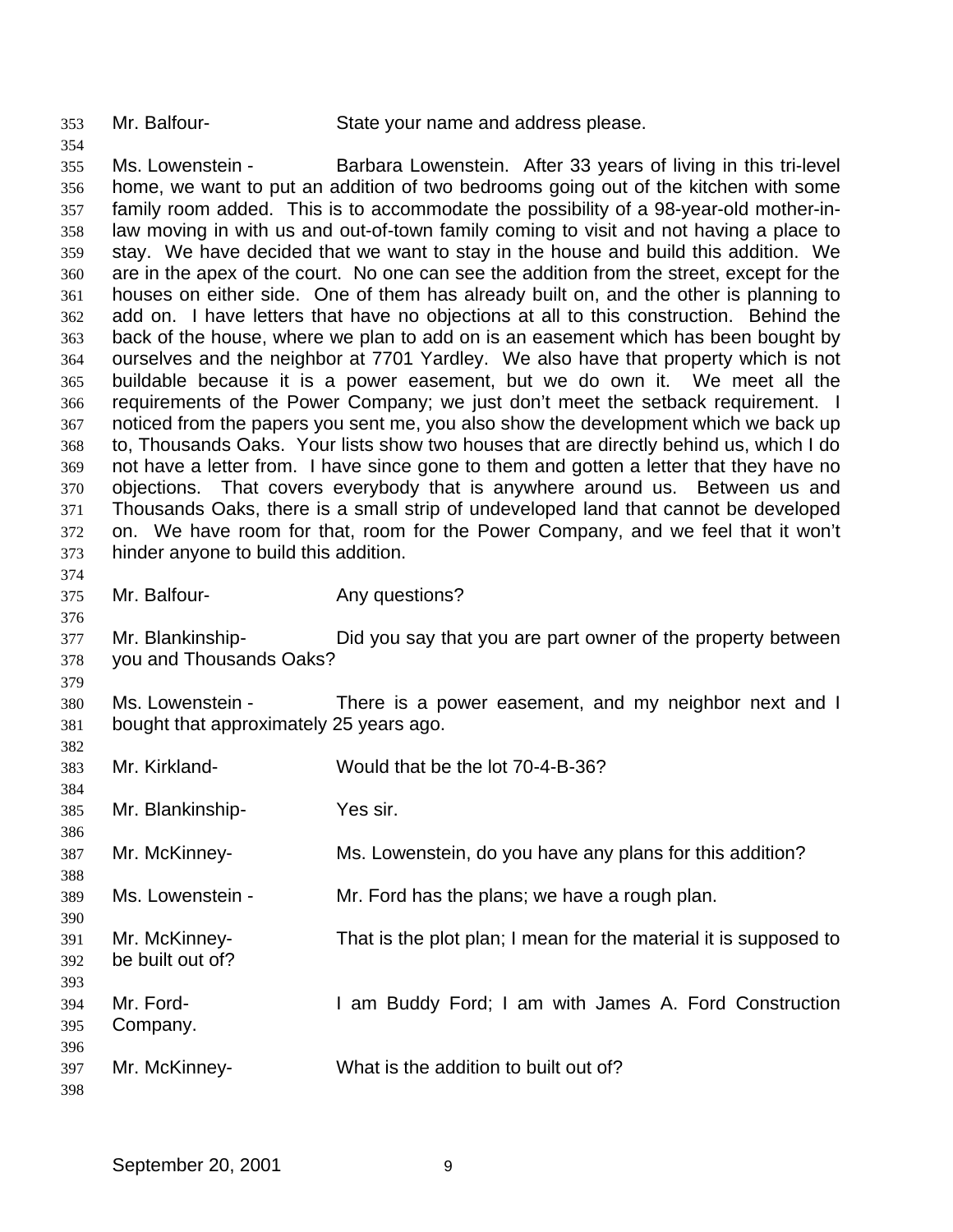Mr. Ford- It will match the house, it's brick and aluminum siding. Mr. McKinney- The siding will on the gable ends like the house? Mr. Ford- Yes sir. Mr. Balfour- Any other questions of Ms. Lowenstein or Mr. Ford? Thank you. After an advertised public hearing and on a motion by Mr. McKinney, seconded by Mr. Nunnally, the Board **granted** the variance request subject to the following conditions: 1. Only the improvements shown on the plan filed with the application may be constructed pursuant to this approval. No substantial changes or additions to the layout may be made without the approval of the Board of Zoning Appeals. Any additional improvements shall comply with the applicable regulations of the County Code. 2. At the time of building permit application, the applicant shall submit the necessary information to the Department of Public Works to ensure compliance with the requirements of the Chesapeake Bay Preservation Act and the code requirements for water quality standards. Affirmative: Balfour, Kirkland, McKinney, Nunnally, 4 Negative: 0 423 Absent: Wright 1 The Board granted this request, as it found from the evidence presented that, due to the unique circumstances of the subject property, strict application of the County Code would produce undue hardship not generally shared by other properties in the area, and authorizing this variance will neither cause a substantial detriment to adjacent property nor materially impair the purpose of the zoning regulations. **A -124-2001: Centex Homes** requests a variance from Sections 24-95(r)(3) and (5) of Chapter 24 of the County Code to build a single family home at 931 Ward Road (Stonewall Glen) (Tax Parcel 33-7-A-6), zoned R-2A, One-family Residence District (Fairfield). The lot width requirement and public street frontage requirement are not met. The applicant has 69.3 feet lot width and 17.39 feet public road frontage, where the Code requires 80 feet lot width and 20 feet public road frontage. The applicant requests a variance of 10.7 feet lot width and 2.61 feet public road frontage. Mr. Balfour- Any others to testify on this case besides the applicant? Please raise your right hand and be sworn in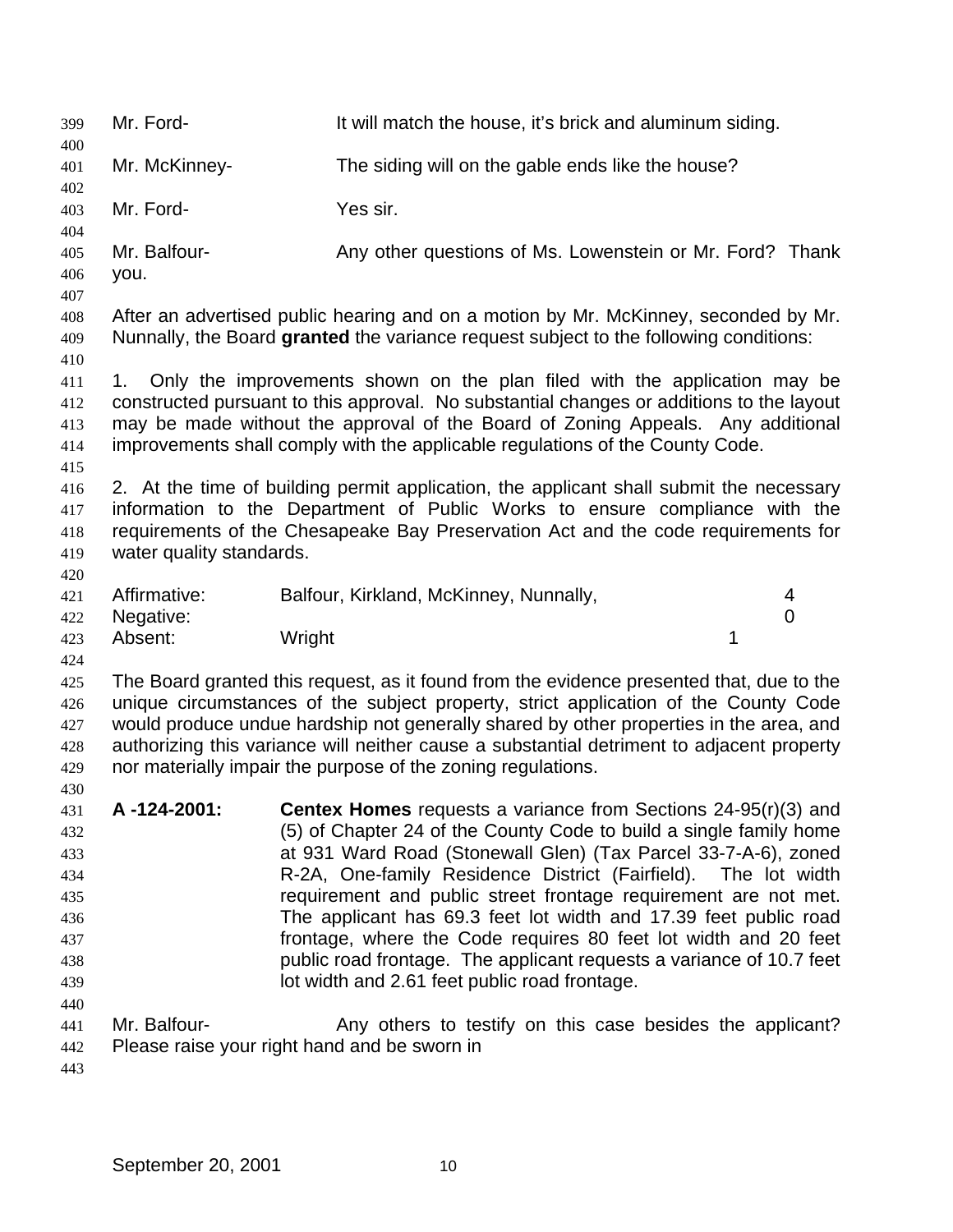Mr. Blankinship- Do you swear the testimony you are about to give is the truth, the whole truth and nothing but the truth so help you God?

Mr. Ketchum- I do.

Mr. Balfour- State your name and address please.

 Mr. Ketchum- My name is Joe Ketchum. I work for Timmons, and we are representing Centex Homes in this case. This lot 6 in Stonewall Glen was a lot that recorded with less than the minimum requirement for street frontage for a flag lot. It has 17.39 feet frontage where the Code requires 20 feet. We are requesting a variance so the lot can be built on. In addition to that, because the narrowness of the lot in the front and the requirement of a 80-foot lot width building line, the 80-foot line pushes the house way back on the lot so that the buildable area is very small. In order to get a house on this lot that would look appealing to the adjoining houses, we are asking a variance for the lot width requirement also.

 Mr. Balfour- Questions from Board Members? Are the two of you in opposition? State your name please?

 Mr. Reese- James Reese. I reside at 927 Ward Road, which is the lot adjacent to the subject lot, to the left. I own that home, I also talked with everyone in the cul-de-sac about the events that have transpired within the last week; a lot of them 467 are not able to be here. So I am going to be the spokesperson for them. All of us in the cul-de-sac object to the house being built there.

Mr. McKinney- What do you object to, Mr. Reese.

 Mr. Reese- We do not feel that this house will be conducive to the neighborhood the way the house has to be situated on the lot.

- Mr. McKinney- When you say "not conducive" what do you mean?
- 

477 Mr. Reese- **Appearance-wise.** 

- Mr. McKinney- Have you talked to Syntax about the architectural structure 480 of the home, what it is going to look like and so forth? How many square feet...
- Mr. Reese- No sir, I have not.
- 

 Mr. McKinney- Would you like us to pass this by, and you and Syntax can go out into the lobby and let them show you what they are building?

 Mr. Reese- No sir, I would still object. Because of the size of the lot and the way the lot is situated, and how narrow the lot is up near the road. We just all feel that it is not going to be a pretty sight for the subdivision.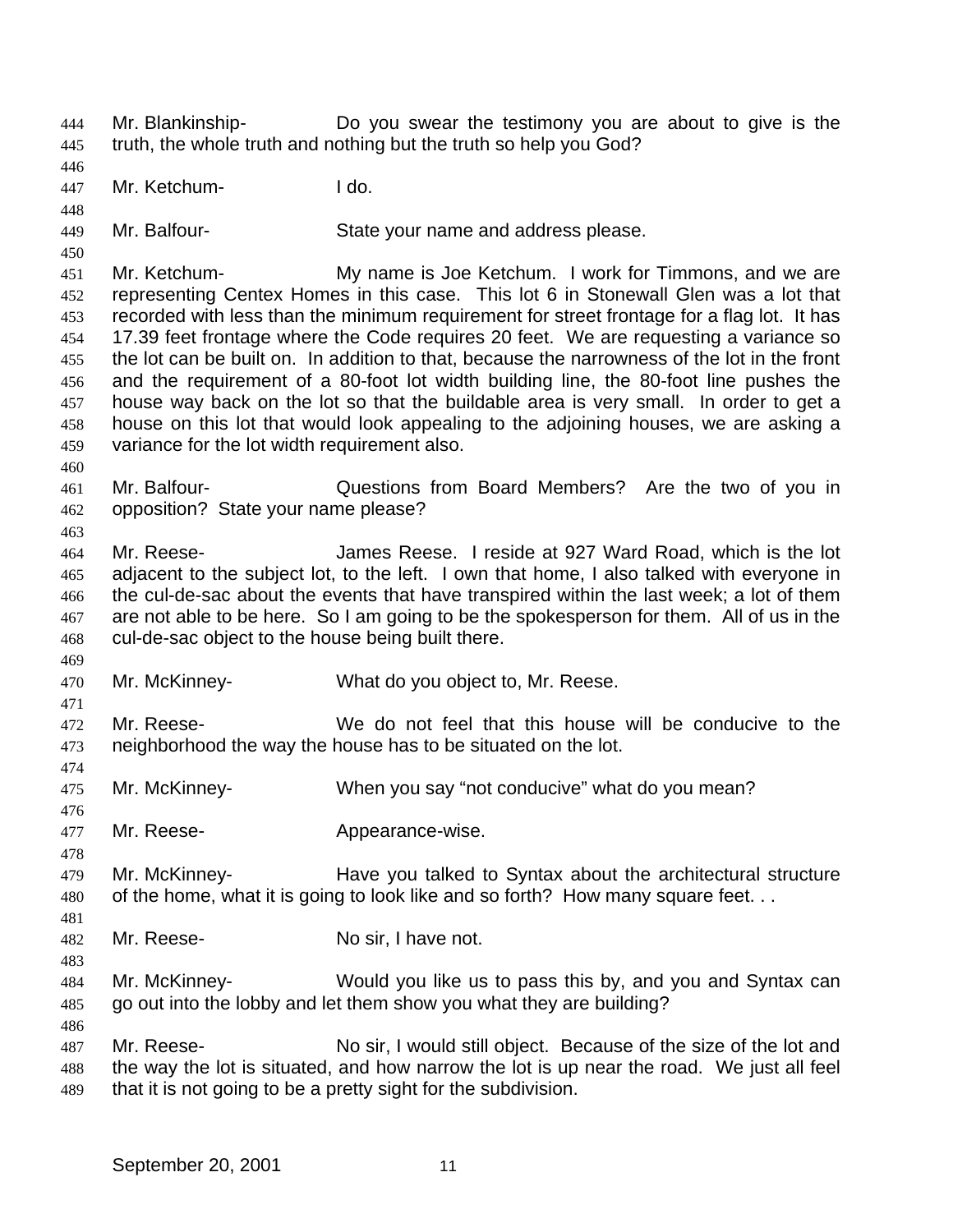- Mr. Balfour- In other words, you don't want a house there at all, regardless of style or location.
- Mr. Reese- No sir.
- Mr. McKinney- Thank you.
- Mr. Balfour- Would one of you gentlemen like to respond?
- 

 Mr. Miller- My name is Steve Miller, I work with Syntax Homes. The home on this lot is going to be subject to the same architectural review of other homes that were built in the neighborhood. We will have to submit plans to the architectural review committee to make sure the house is in conformance with the other homes in the neighborhood. One of the reasons for the variance was, there is a minimum house size requirement that is required by the covent of the neighborhood, so that forces us to put a larger house on the lot that we might have been able to fit in that restrictive building area. That was one of the things that caused us to have to come for the variance, was to get a house that met the minimum architectural requirements for the neighborhood. And I think it was in the staff report, the variance is also attempting to the make the house make sense with the other houses in its appearance from the street. I feel that we have tried to, and will have to continue to comply with the same architectural requirements of the neighborhood.

- Mr. Balfour- Have any questions? Thank you.
- 

 After an advertised public hearing and on a motion by Mr. McKinney, seconded by Mr. Kirkland, the Board **granted** the variance request subject to the following conditions:

- 1. The property shall be developed in substantial conformance with the plan filed with the application. No substantial changes or additions to the layout may be made without the approval of the Board of Zoning Appeals.
- 

 2. At the time of building permit application, the applicant shall submit the necessary information to the Department of Public Works to ensure compliance with the requirements of the Chesapeake Bay Preservation Act and the code requirements for water quality standards.

- 3. Connections shall be made to public water and sewer.
- Affirmative: Balfour, Kirkland, McKinney, Nunnally, 4 Negative: 0 532 Absent: Wright 1
- The Board granted this request, as it found from the evidence presented that, due to the unique circumstances of the subject property, strict application of the County Code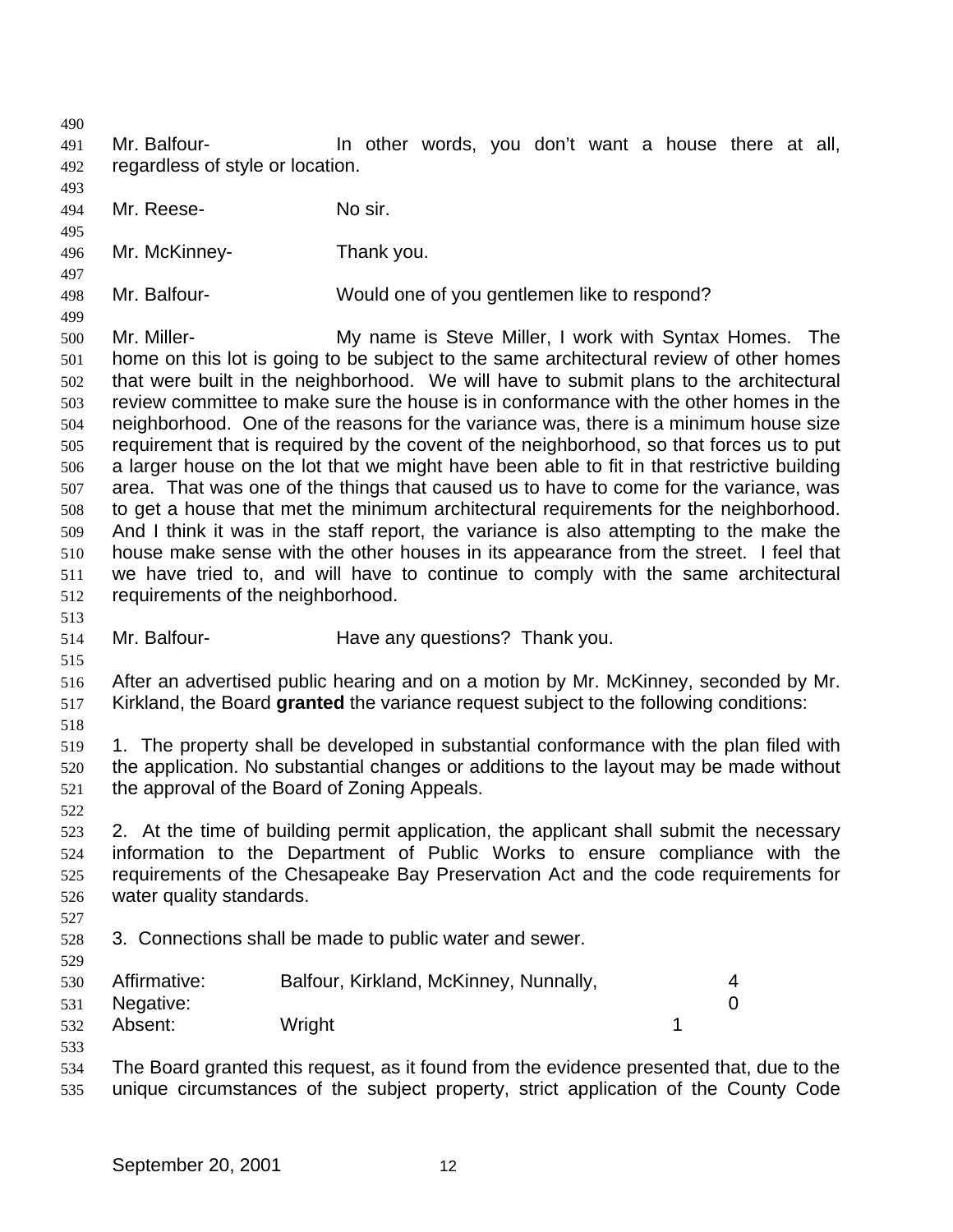would produce undue hardship not generally shared by other properties in the area, and authorizing this variance will neither cause a substantial detriment to adjacent property nor materially impair the purpose of the zoning regulations.

 **A -125-2001: John R. and Natalie N. Congdon** request a variance from Sections 24-95(i)(2) and (2)f of Chapter 24 of the County Code to build an in-ground pool at 109 Walsing Drive (Dorsett Woods) (Tax Parcel 111-11-B-8), zoned R-1, One-family Residence District (Tuckahoe). The accessory structure location requirement and minimum side yard setback are not met. The applicants have 6 feet minimum side yard setback and a swimming pool in the side yard, where the Code requires 10 feet minimum side yard setback and allows a swimming pool in the rear yard. The applicants request a variance of 4 feet minimum side yard setback and to locate the swimming pool in the side yard.

 Mr. Balfour- Any others to testify on this case besides the 3 people standing? Please raise your right hand and be sworn in

 Mr. Blankinship- Do you swear the testimony you are about to give is the truth, the whole truth and nothing but the truth so help you God?

Mr. Condon- I do.

Mr. Balfour- State your name and address please.

 Mr. Condon- My name is John Condon. My wife and I built this house at 109 Walsing Drive 40 years ago. For the whole 40 years, we never realized that our back yard was not our back yard. The house directly across the street from us faces Walsing Drive and the house beside us faces Walsing Drive. They are similar circumstances in my opinion. The pool that is proposed cannot be seen from any of the neighbors because it is shielded by the house itself. The only way it can be seen is from a vacant lot behind it, which my wife and I own. It is well screened and can be screened even more. We have a contract on this house providing a pool can be built. We have closed on the house we intend to move into. It would be terrible hardship on us if this were not approved. Thank you.

 Mr. McKinney- Mr. Condon, the contract that you have on this house, does it include the lot behind the house?

Mr. Condon- No it does not.

 Mr. McKinney- So what you are saying is that does not include that lot, so someone can come and build a house on that lot, and it will be visible to this pool.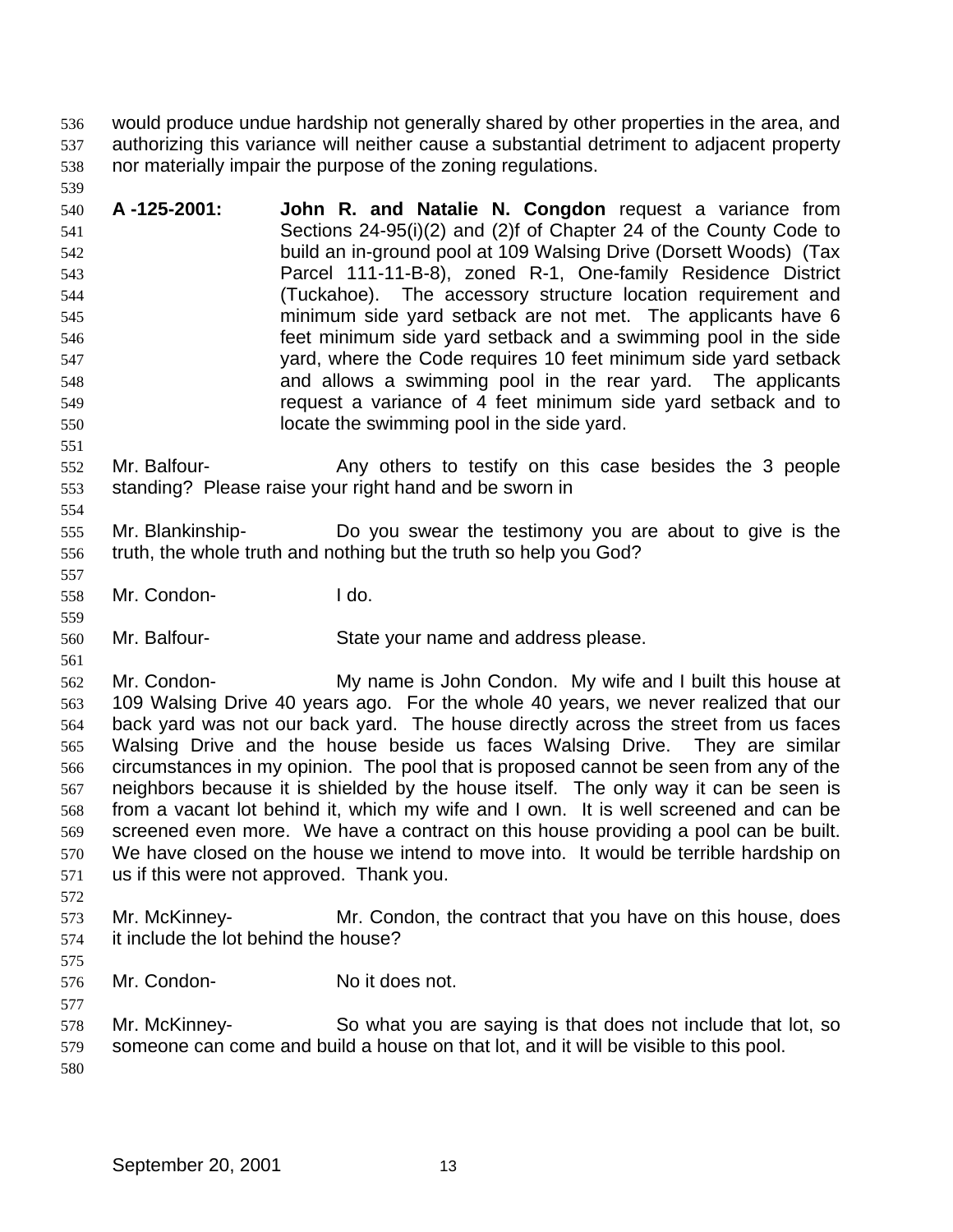Mr. Condon- With out screening it a little more, this is true. Except that the pool will be lower than the lot, it is not on the same level as the lot. So it would be very hard to see the pool, particularly if more screening were put in. Mr. McKinney- This picture we are looking at on the screen, is this taken from the lot behind the house? Mr. Blankinship- It is taken from Earlwood Road, looking down the property line between Lot 7 and Lot 8. Mr. Balfour- So the pool would go approximately where that door is shown? Mr. Condon- I am not sure where they are going to build the pool. I think it will adjoin the patio. Mr. Balfour- I see the patio on the plans, and the pool is just to the rear of that, an in-ground pool? Mr. Condon- Yes sir. Mr. Balfour- Are there plans to put more screening up? Mr. Condon- To the right of that shrubbery is all woods, and it is very thick. Mr. Balfour- That is the vacant lot, isn't it. Mr. Condon- Yes sir, it is. My point is that you could screen that off from the pool even more than it is now with the woods. Mr. McKinney- Are the purchasers here? Mr. Condon- Yes sir. Mr. McKinney- Do you have a layout showing where the pool is? Mr. Condon- Yes sir, the purchasers do. Mr. Balfour- Any further questions of Mr. Condon? We would like to hear from the purchasers as to the location of the pool. Please state your name. Mr. Face- Edward Joseph Face, Jr., presently residing at 506 Wavney Road in Westham Subdivision. We are the intended purchasers of this property. We have been searching for property in the west-end that could accommodate a pool. We have been told that we could not build a pool at our present home. This plot of the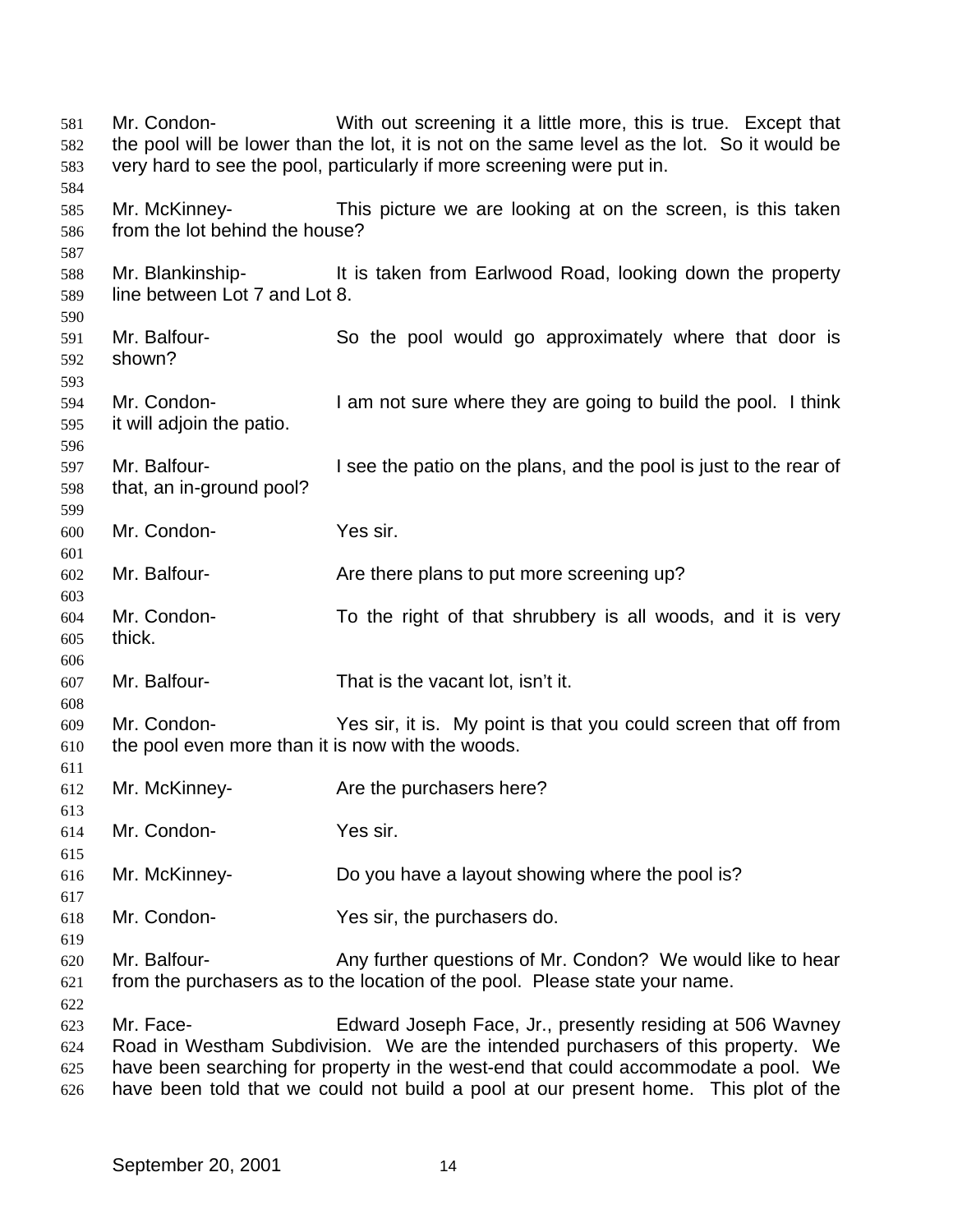property that was submitted with the application shows the layout of the intended pool here between the slate patio and a brick wall. As you can see, there is a property line behind the brick wall. And to answer your question about additional screening, my wife has some plans for landscaping there that will screen that portion of the property to block any sight to the pool. Mr. McKinney- What type of fence will you build around the pool, if this is approved? Mr. Face- We have met with the pool builder, Mr. Dave Hancock with Douglas Aquatics, and we have discussed two types of fencing. One is a fence with wrought iron around the entire property; the other is to build a fence just around the pool itself. We are leaning to enclosing the entire property. Mr. McKinney- What is the size of this pool? Mr. Face- It would be 18 x 36 feet. Mr. Balfour- How high is that brick wall? Mr. Face- I would estimate about 3 feet tall. Mr. Balfour- You propose to add to that height, by putting another fence there? Mr. Face- It would not be on top of the brick wall. It would more than likely be behind the brick wall. We would do whatever is necessary to meet the County Code to protect the pool. Mr. Nunnally- When you and your wife signed the purchase contract, was this in the contract to get the variance for a swimming pool or did this come up later on? Mr. Face- No sir. This was in the original contract for purchase. We purposely put in the contract a contingency to receive the property variances to build a swimming pool on September 20. If we do not receive this, the contract is null and void. Mr. Nunnally- Thank you. Mr. McKinney- What is the reason for the size of this pool? Mr. Face- I have a 15 year old handicapped son and we would like to build a swimming pool for him and the rest of the family. Mr. Balfour- Any other questions? Any one to speak in opposition? Thank you.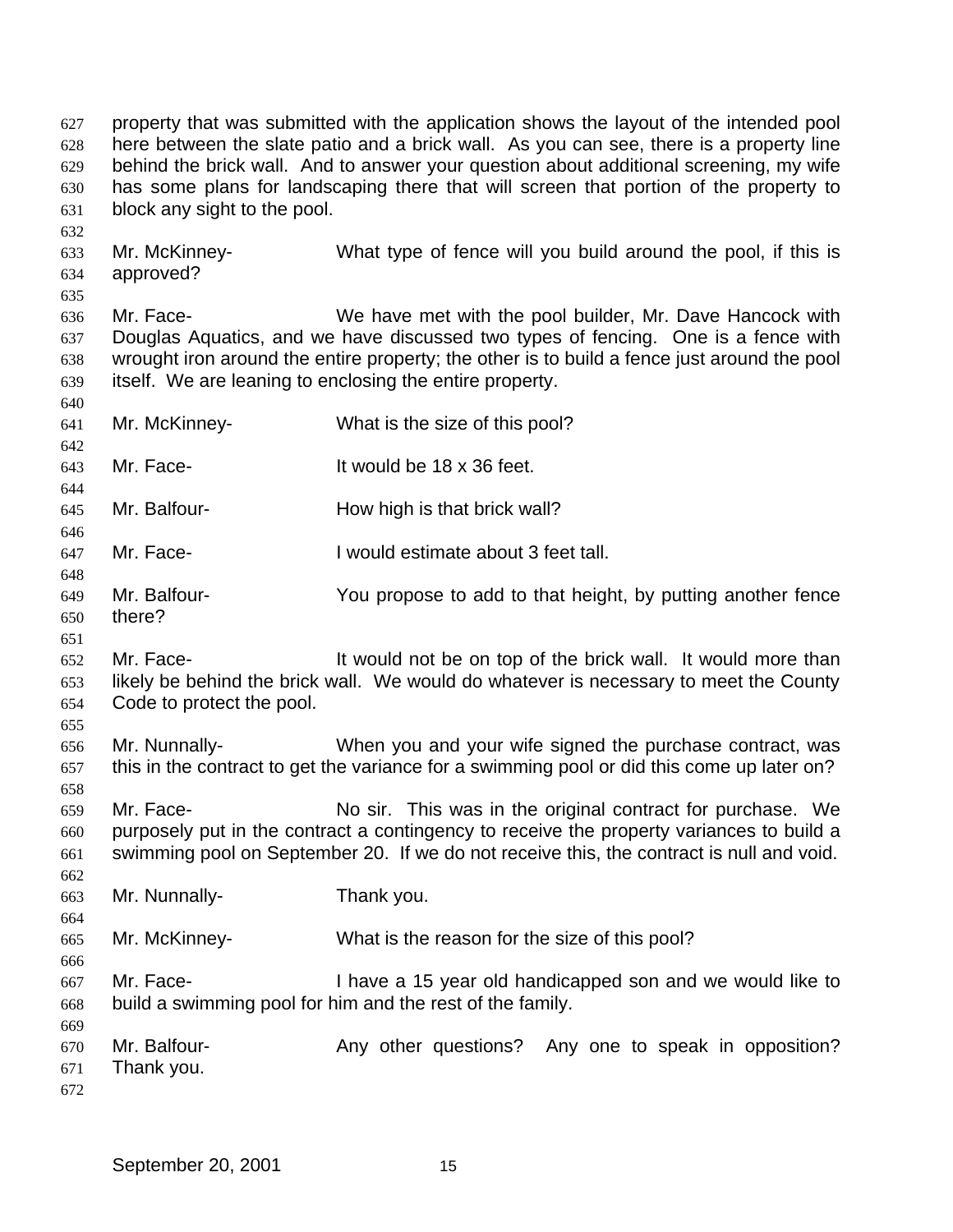After an advertised public hearing and on a motion by Mr. McKinney, seconded by Mr. Nunnally, the Board **granted** the variance request subject to the following conditions: 1. Only the improvements shown on the plan filed with the application may be constructed pursuant to this approval. No substantial changes or additions to the layout may be made without the approval of the Board of Zoning Appeals. Any additional improvements shall comply with the applicable regulations of the County Code. Affirmative: Balfour, Kirkland, McKinney, Nunnally, 4 Negative: 0 683 Absent: Wright 1 The Board granted this request, as it found from the evidence presented that, due to the unique circumstances of the subject property, strict application of the County Code would produce undue hardship not generally shared by other properties in the area, and authorizing this variance will neither cause a substantial detriment to adjacent property nor materially impair the purpose of the zoning regulations. **A -127-2001**: **Douglas Palais and Hazel Buys** request a variance from Section 24-94 of Chapter 24 of the County Code to build an addition at 8659 Irving Lane (Sleepy Hollow) (Tax Parcel 112-5-C-5), zoned R- 1, One-family Residence District (Tuckahoe). The rear yard setback is not met. The applicants have 17.1 feet rear yard setback, where the Code requires 50 feet rear yard setback. The applicants request a variance of 32.9 feet rear yard setback. Mr. Balfour- All those planning to testify on this case, please raise your right hand and be sworn in Mr. Blankinship- Do you swear the testimony you are about to give is the truth, the whole truth and nothing but the truth so help you God? Mr. Corwin- I do. Mr. Balfour- State your name and address please. Mr. Corwin- My name is Scott Corwin, I work as Johannas Design Group. I also reside at 8009 Toan Road. We are requesting a variance for the property that Hazel Buys and Doug Palais own. As a few points of background, this house was acquired in good faith. An existing non-conforming configuration restricts the use of the property. The owners have unique family health conditions and circumstances. Other adjacent properties do not have these restrictions imposed on them. The proposed additions and renovations have been designed to have negligible impact on the adjacent properties.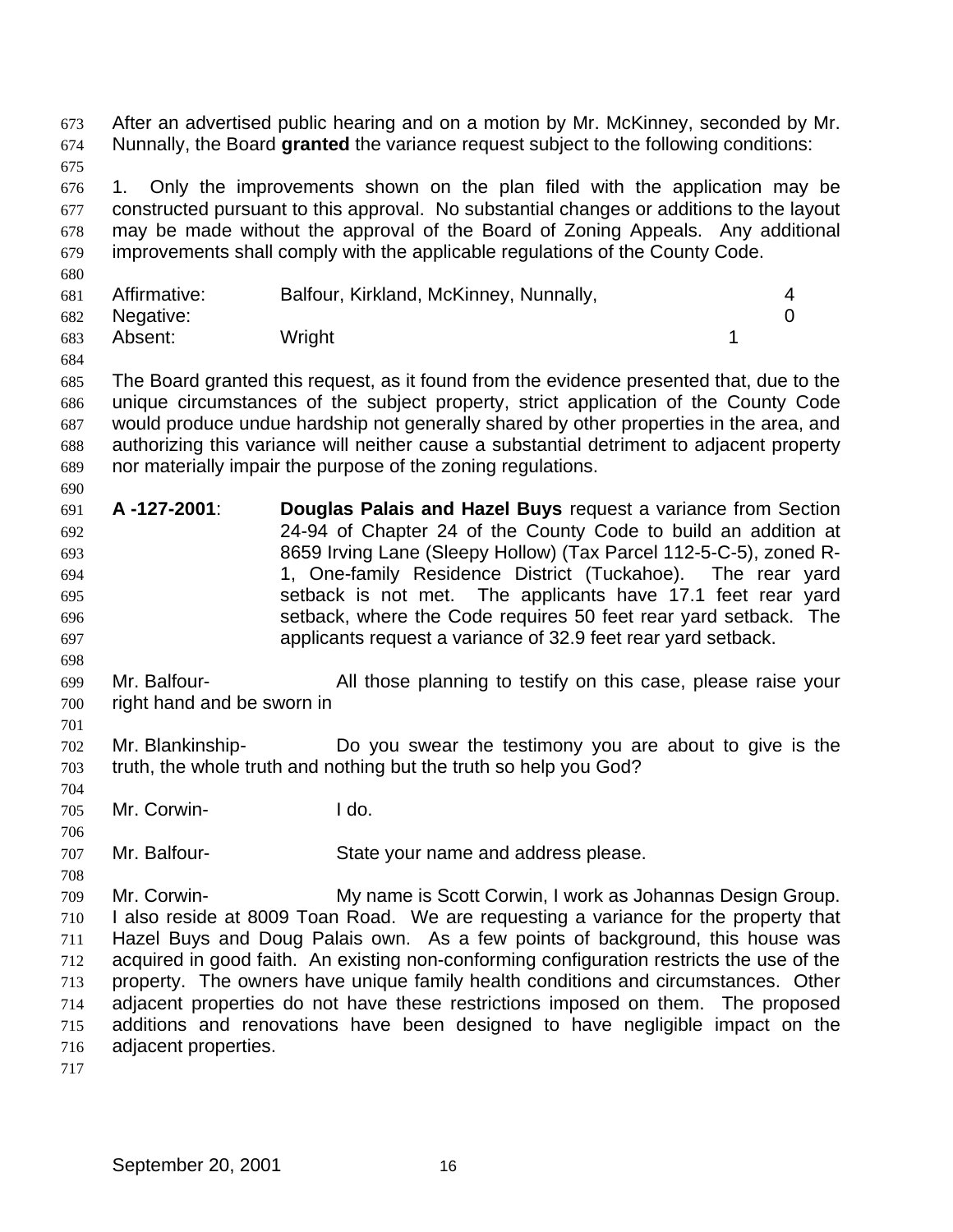The owners have two family situations that they are attempting to accommodate. The health of an elderly parent has deteriorated over that past year. The first floor renovation and garage addition will allow the elderly parent to reside comfortably at ground level. Additionally, the owner's existing health condition will be accommodated by the second story renovation in the area above the existing garage. Absent this proposed construction and instituting these changes, this unique family cannot reasonably use the property with these unique circumstances on this unique lot.

 The existing house constructed in l958, predates the Henrico l960 Code. From the recollection of the neighbor, the existing garage had been a carport, which was enclosed by a previous owner. The existing setback is at the location of the original carport. Having spoken with the zoning staff, it is assumed that the residence was constructed accordingly in l958. The current Code deems the existing house non- conforming by reason of the reverse corner lot situation. The Irving Lane frontage is about 13 feet longer than that on Sleepy Hollow. The proposed addition does not encroach farther than the existing now non-conforming border. Additionally, we have angled the proposed garage addition away from that encroaching border in order to 735 both lessen the impact on the property adjacent to Irving Lane and in an attempt to build an addition in such a way as to preserve an existing tree with a 60 foot canopy. An extensive renovation has been started on the house. This renovation greatly increases the value the property. Among other improvements; an entirely new heating and air conditioning system, removal of an asbestos shingle roof ……… The addition and renovations requested by this variance application will further increase the value of this property.

 If this variance is not approved, the owners would be required to sell their home, which is currently under construction, at a great expense in order to accommodate an elderly family member. Letters were sent to all the adjacent property owners, inviting them to come and review the plans. Two neighbors accepted our offer, Douglas Pitts of 8656 Irving Lane and Robert Lurch of 8658 Irving Lane. Both are in support of the plans. Also having spoken with the staff 2 days ago, we received notice that one neighbor had had contact with the staff, this was the neighbor who lives adjacent to my client on Sleepy Hollow. Hazel called Ms. Janice Busack of 203 Sleepy Hollow road to discuss the project. Her fears had been alleviated by the staff member with whom she spoke. We have not heard of any other inquires, requests for information or comments.

 Finally, Hazel and Doug are going through extensive renovations to their house in order to accommodate existing health problems and aging parents, and they must adapt their plans. This house constructed properly in l958 is now deemed non-conforming by the Code. We will encroach no farther than the existing Code imposed encroachment. The staff report states the house was oriented as if Irving Lane was the front yard and it states if that were the case, the variance would not be necessary. A reasonable person approaching this house which has an Irving Lane address, would believe it is situated properly. The variance will allow Hazel and Doug to use their unique property in a way similar to all their neighbors. We respectfully request that you grant this variance.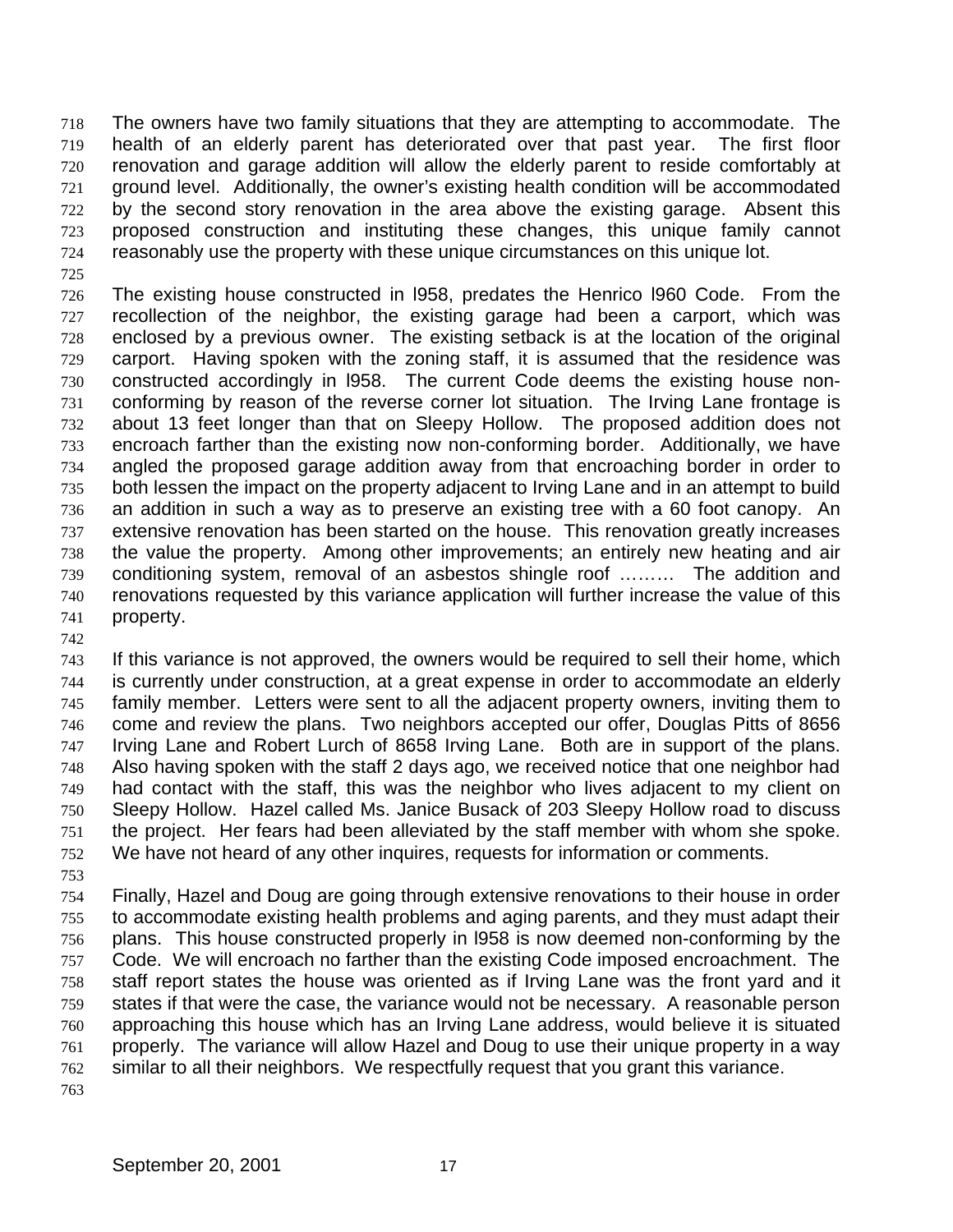Mr. Balfour- Are there any questions by Board Members? Mr. McKinney- Do they intend to use this as a business at their home? Mr. Corwin- No. Mr. McKinney- I know you said she was an artist and he was a professional photographer. 773 Mr. Balfour- **Any other questions?** I don't believe there was any opposition. Thank you. After an advertised public hearing and on a motion by Mr. McKinney, seconded by Mr. Nunnally, the Board **granted** the variance request subject to the following conditions: 1. Only the improvements shown on the plan filed with the application may be constructed pursuant to this approval. No substantial changes or additions to the layout may be made without the approval of the Board of Zoning Appeals. Any additional improvements shall comply with the applicable regulations of the County Code. Affirmative: Balfour, Kirkland, McKinney, Nunnally, 4 Negative: 0 786 Absent: Wright 1 The Board granted this request, as it found from the evidence presented that, due to the unique circumstances of the subject property, strict application of the County Code would produce undue hardship not generally shared by other properties in the area, and authorizing this variance will neither cause a substantial detriment to adjacent property nor materially impair the purpose of the zoning regulations. **A -128-2001: Katherine B. Cragg** requests a variance from Section 24-9 of Chapter 24 of the County Code to build a single family home at 11740 Old Washington Highway (Lakeview) (Tax Parcel 14-2-1- 6A), zoned A-1, Agricultural District (Brookland). The public street frontage requirement is not met. The applicant has 0 feet public street frontage, where the Code requires 50 feet public street frontage. The applicant requests a variance of 50 feet public street **frontage. A -129-2001: Katherine B. Cragg** requests a variance from Section 24-9 of Chapter 24 of the County Code to build a single family home at 11750 Old Washington Highway (Lakeview) (Tax Parcel 7-2-1-6B), zoned A-1, Agricultural District (Brookland). The public street frontage requirement is not met. The applicant has 0 feet public street frontage, where the Code requires 50 feet public street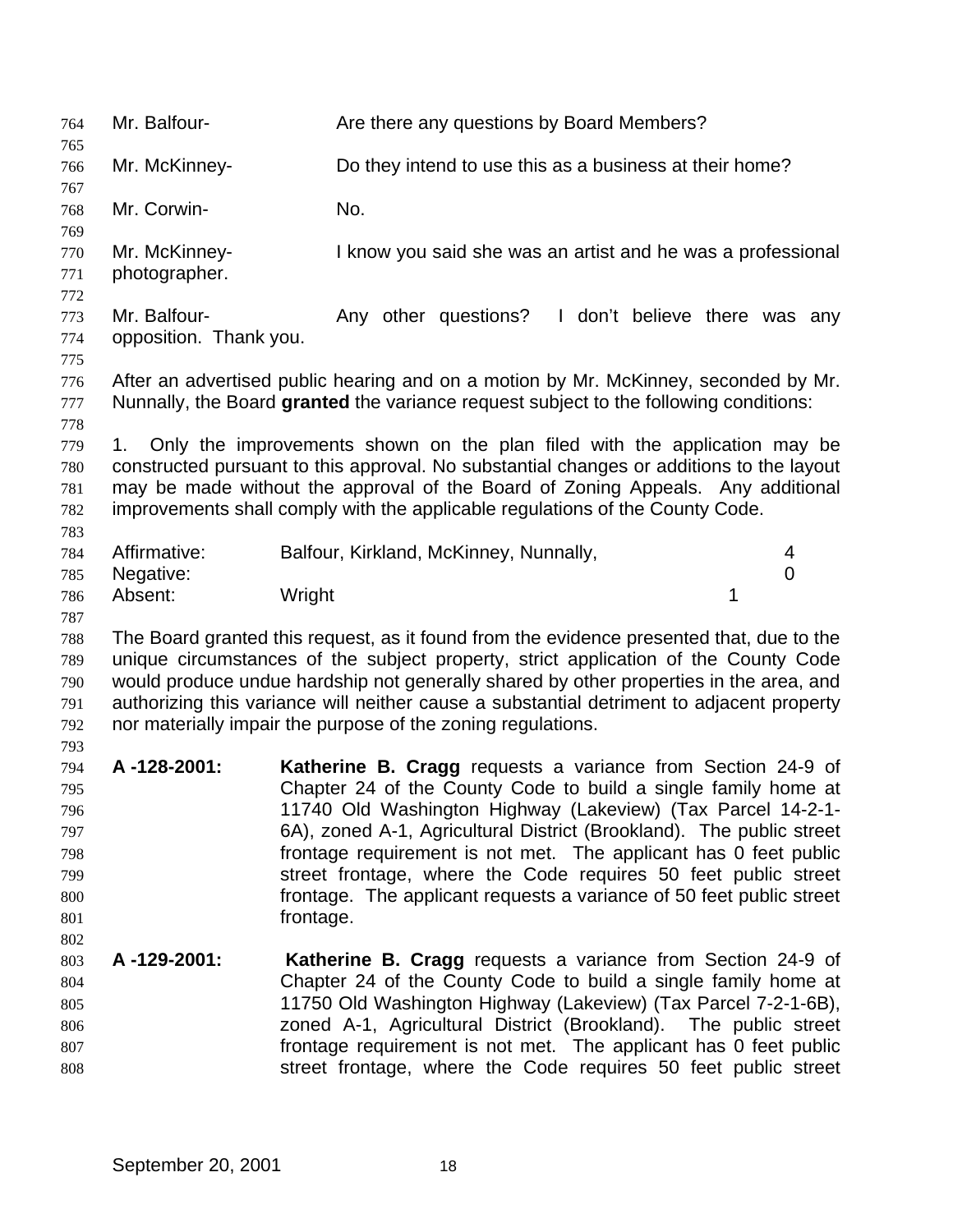frontage. The applicant requests a variance of 50 feet public street **frontage.** 

- **A -130-2001: Katherine B. Cragg** requests a variance from Section 24-9 of Chapter 24 of the County Code to build a single family home at 11760 Old Washington Highway (Lakeview) (Tax Parcel 7-2-1-7), zoned A-1, Agricultural District (Brookland). The public street frontage requirement is not met. The applicant has 0 feet public street frontage, where the Code requires 50 feet public street frontage. The applicant requests a variance of 50 feet public street frontage.
- Mr. Balfour- All that expect to testify in this case please stand. Would you raise your right hand and be sworn in.
- Mr. Blankinship- Do you swear the testimony you are about to give is the truth, the whole truth and nothing but the truth, so help you God?
- 827 Mr. Henry- **I am Michael Henry representing Ms. Craig.** We have a situation where we have 3 existing lots that were platted in l945, and as a result of the changes in the ordinances, they are now unable to be built on unless they can adjoin public road frontage. We were unable to obtain the necessary width in the easement in order to construct a public road back to these lots. So we are now in a situation where without the variance, these lots are unbuildable. I noticed in the notes from the Planning Department, they had questions about the access. There was a case that was decided just recently that clarified any issues that come with the right of way and they dedicated this 24-foot road back to these lots. I have a copy of the paper work. There are several roadways throughout this subdivision that were never developed. The Axelles, who own several parcels of land in and around these lots, clarified any issues with the access and they have been resolved.
- The type of houses going in are going to be a benefit to the area. They will be nice homes, and I am sure the adjacent owners will not have an issue with them in size or type. The homes are identical in size, because we only have one home style picked out. The location on the lots is of a general nature so compliance with setbacks could be viewed.
- Mr. Nunnally- How many square feet in the homes?
- Mr. Henry- The rancher will have 2,500 square feet and be all brick, the other will be 3,000 square feet.
- 851 Mr. Balfour- I gather the area on either side of your lots is vacant.
- Mr. Henry- Yes.
-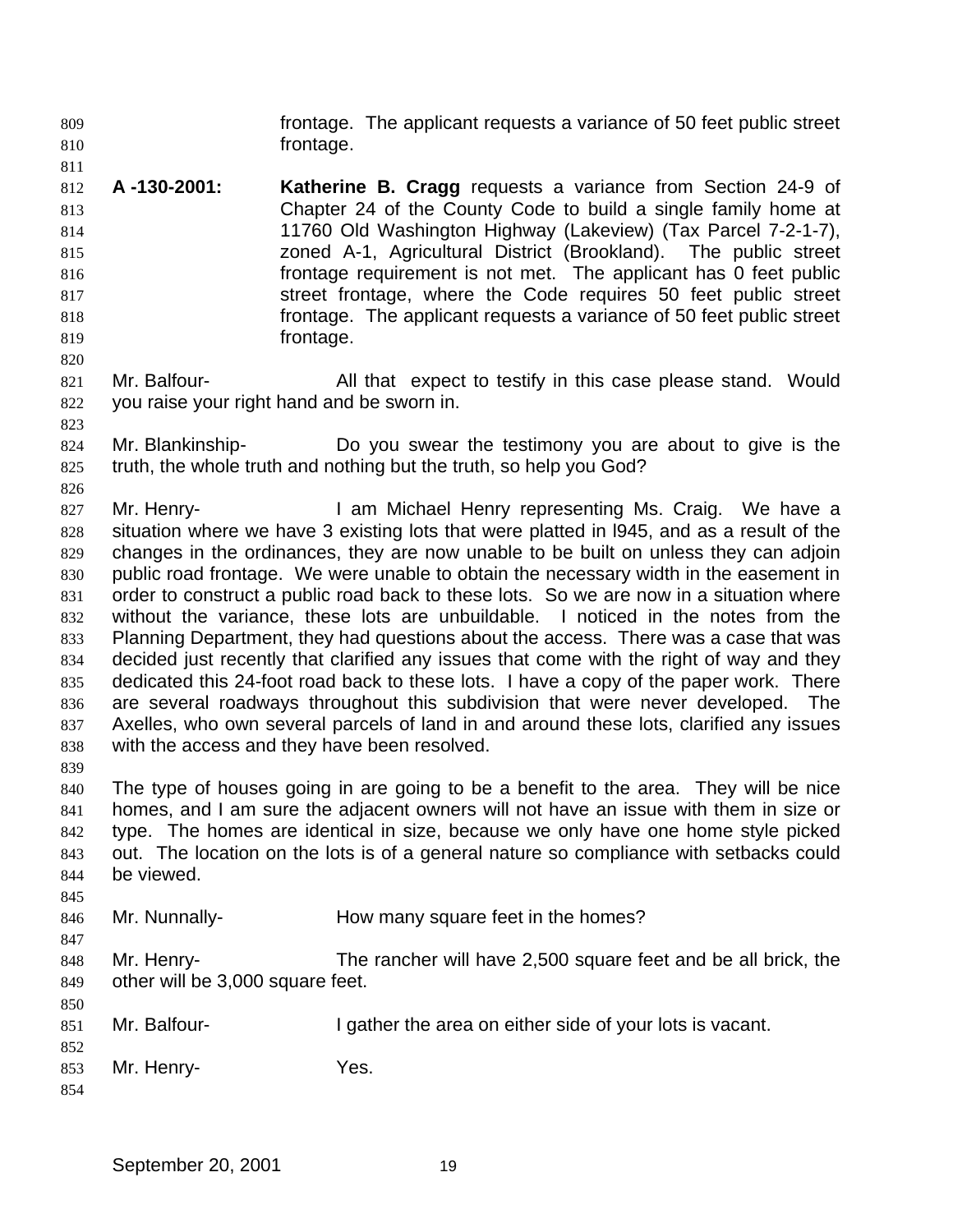Mr. Balfour- There are 2 homes across the street. . . 857 Mr. Henry- Yes. Mr. Kirkland- Mr. Secretary are you reviewing the document? Mr. Blankinship- Yes. Mr. Kirkland- That was my concern, the legal access to the 3 parcels of land. Mr. Henry- That was our concern also. Mr. Kirkland- Because without that, you could not get a building permit. Does this existing road run all the way to the Chickahominy River? Mr. Henry- It actually does. I have walked down it, the power lines go down to the last house on the road. There are no improvements made past the last house. But the roadbed extends past that. Mr. Blankinship- Mr. Chairman, this is a court order dated July 2, 2001, and it reads in part that the court finds that Katherine B. Cragg and her successors in interest have an easement of ingress and egress across a portion of the Taylor's Farm Subdivision roads described and identified in the attached exhibit 1. That exhibit shows the narrow strip of property extended from Old Washington Highway extending all the way past to an intersection. This does grant them legal access by way of an easement to the property across that road. 883 Mr. Balfour- **Any other questions?** Next. . Ms. Weaver- My name is Nicole Weaver. I reside at 11860 Old 886 Washington Highway. I am one of the houses across from this alleged 20-foot road. I wanted to bring to your attention that the blue road in this finale decree on the plat does not go to Old Washington Highway. So I beg to differ that there is an easement or right of way to goes to any road. Ms. Melton is here with me, she and her sister own the property that actually comes to Old Washington Highway at the end of this 24-foot road. This 24-foot road section that criss-crosses this subdivision was owned by Mr. Cook in l920. What Mr. Axelle wanted to do for his own benefit was to make his parcel one parcel so he could sell it to a developer. The only way he could do that was to do this quick deed to have the 24-foot section of the road split between the land owners. He did grant the easement, but not to Old Washington Highway or Greenwood Road, it just stops at the blue marking. Ms. Melton owns the land that actually comes to Old Washington Highway, and there is not recorded in her deed of any right of ingress or egress at all. So they do not even have a easement.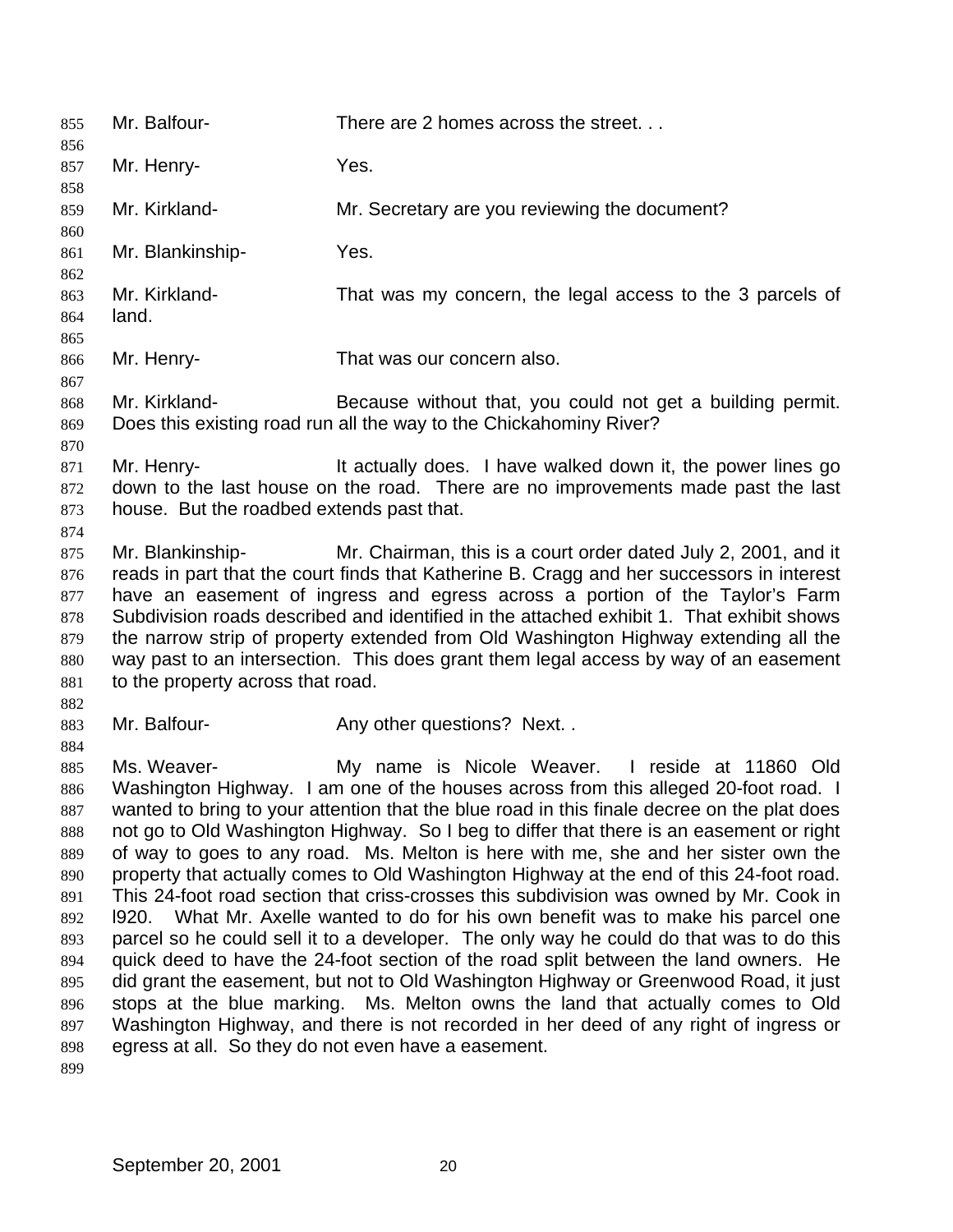Mr. McKinney- Well, if they don't have an easement, they certainly can't build. 903 Ms. Weaver-<br> **I** just wanted to point that out. Mr. Kirkland- Where does the blue road end on this drawing? Mr. Weaver- Right at the edge of Axelle's property. Mr. Blankinship- This plat does not show it all the way out to Old Washington Highway. I do not have the subdivision plat in front of me. The tax map makes it appear that road of the old subdivision does go all the way to Old Washington Highway. But I don't have the plat. Ms. Weaver- Technically, that 24-foot section still belongs to Mr. Cook which they couldn't find. Mr. Blankinship- The purpose of the order was to dispose of that. It doesn't belong to him anymore as of July 2. Ms. Weaver- Only the part that is highlighted in blue and yellow and pink. Mr. Blankinship- This map is colored differently, but I see it still doesn't show the intersection. It is described as subdivision roads as shown on the plat of Taylor Farms. As you said, the condition of the variance would require that legal access be demonstrated before we would grant a building permit. So no one is at risk if you grant this with that condition. Ms. Weaver- I would also like to bring up the fact that this is a very busy intersection, Old Washington Highway and Greenwood Road, the stop signs being on Old Washington Highway. There is also a store, and the roadway runs right into her parking lot. If you do grant this and there is legal access, you are going to have a problem with traffic. There are blind spots everywhere and I just don't think it would be 933 . . . If someone were to look at the intersection, they would agree allowing more traffic via these homes would be acceptable to the county. Mr. Kirkland- So this little road comes out behind the store? Ms. Weaver- Yes sir. Mr. McKinney- Is there another way to get to the property? Mr. Blankinship- The subdivision roads wrap around it; there is another subdivision road that comes to Old Washington Highway. I am looking back through this court order, and it appears that it specifically gives the right to that stretch of road to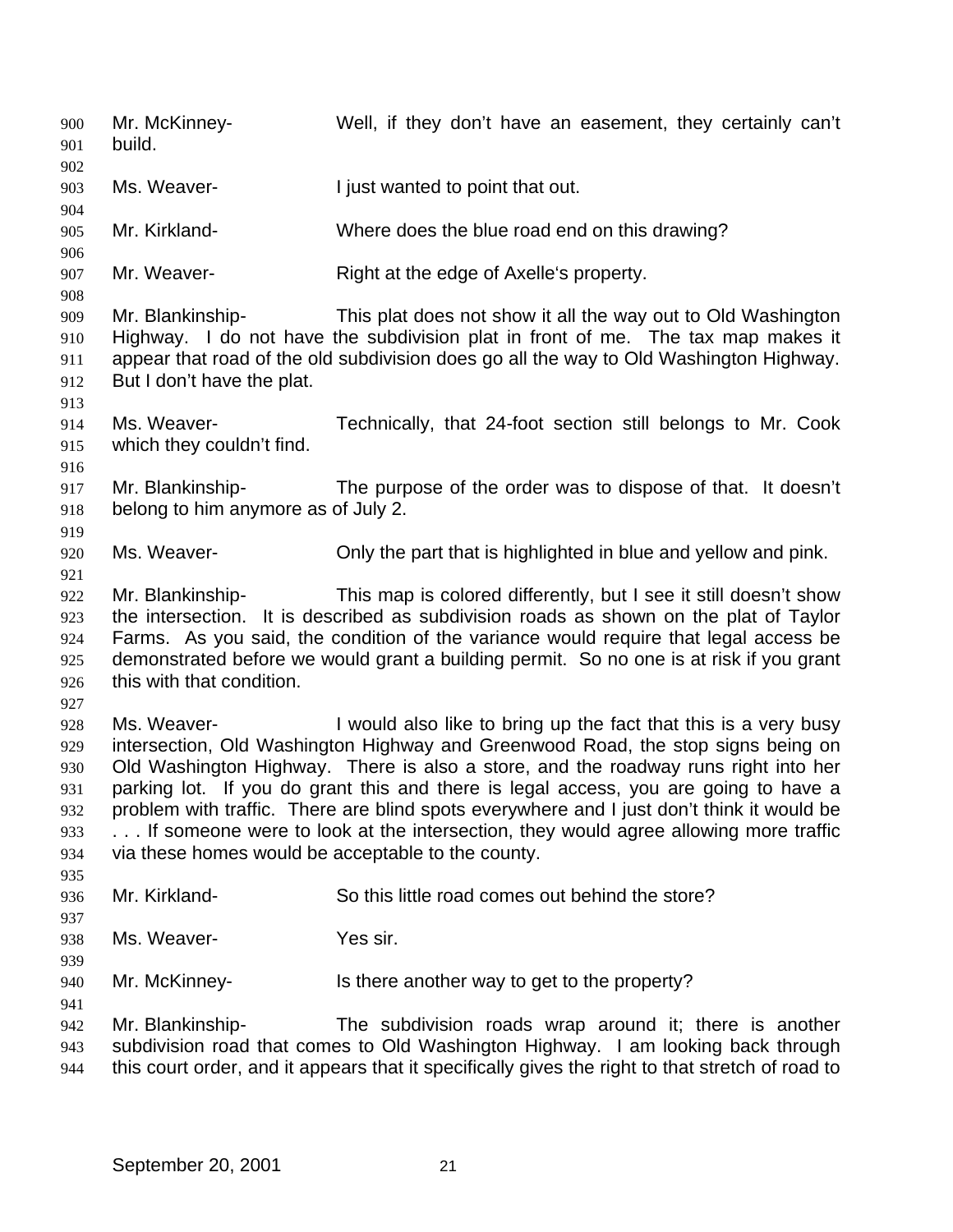the adjacent lots to that road. Katherine Cragg and her assigns do not have permission to cross it. Mr. McKinney- That cannot have any land landlocked in the Commonwealth of Virginia, can they? Mr. Blankinship- I think this functions as a prescriptive easement. This is a court order allowing easement across that property. Mr. McKinney- But not to Old Washington Highway, if what Ms. Weaver says is correct. Mr. Blankinship- I think that is open to dispute. Mr. McKinney- It crosses Ms Melton's property, and there are no easements across her property. Ms. Weaver- We have the deed; would you like to look at it? Mr. McKinney- Is there a plat attached to that deed? Ms. Weaver- Yes. Mr. Balfour- We are not being asked whether or not they have access to build, our only request is that if they meet all the other requirements, will we grant them to build on these 3 lots for the reason they ask for. We have to take it up on that issue alone, and if we disapprove it or approve it, he has some other hurdles to cross. But we don't need to take time worrying about it. Mr. Blankinship- Your proposed condition takes that into account. They are required to satisfy that condition before they can get a building permit. Ms. Weaver- He is proposing 3 dwellings. Isn't that a subdivision, and don't you have more than that 20-foot little driveway to get to them. Mr. Blankinship- The lots have already been divided and they have already 981 been created. 983 Mr. Balfour- **Any other questions?** Comments? Ms. Melton- I am Joyce Melton, the property owner at the corner of Old Washington Highway and Greenwood Road. I am disturbed that I did not get notification on this hearing this morning, the proposal is to come right across my property. That property has not been dedicated, and I am not really interested in giving it away.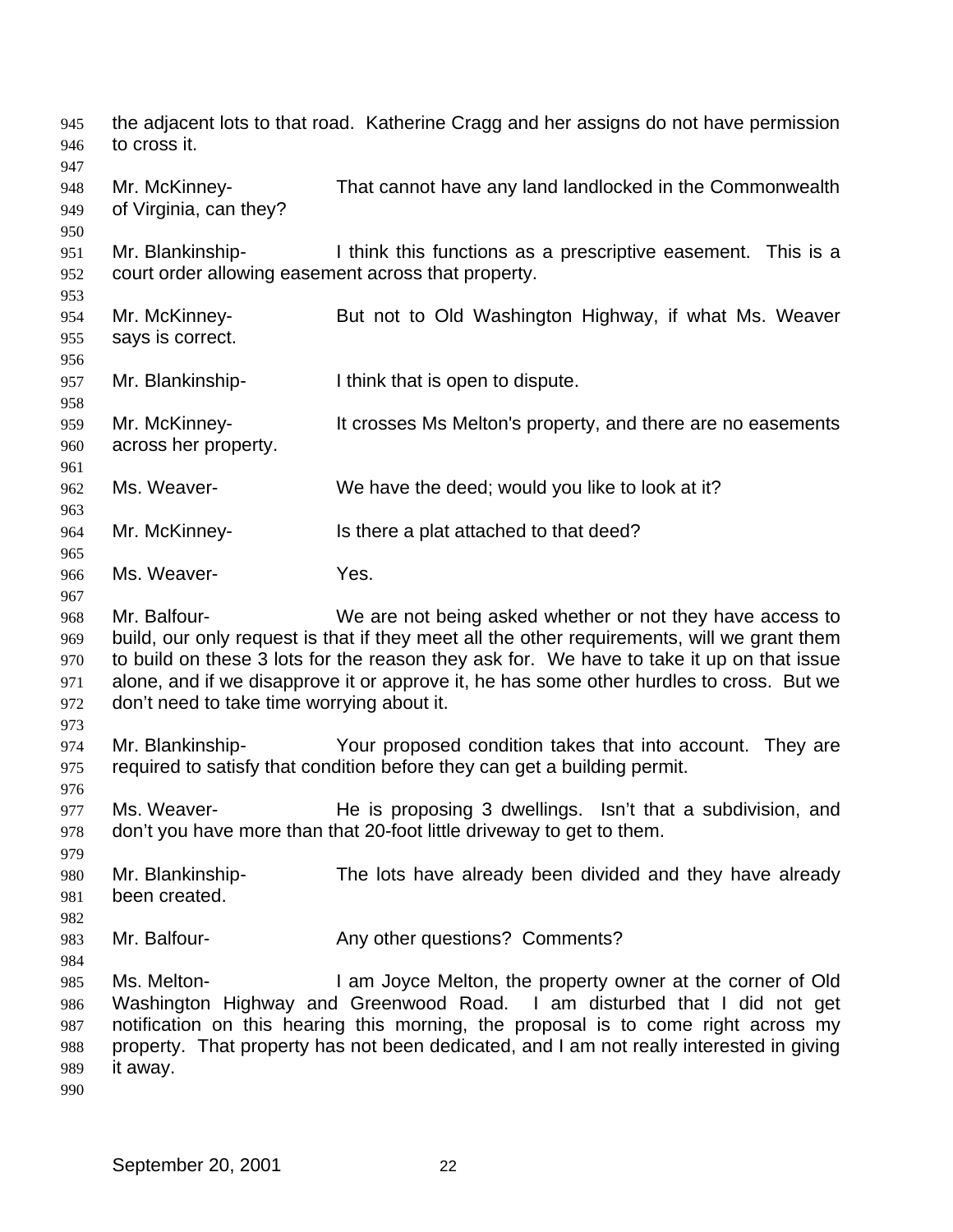Mr. McKinney- Mr. Secretary, do you consider Ms. Melton an adjoining property owner? 

 Mr. Blankinship- No, because the right of way does not belong to these applicants, so according to the Code we were required to notify everyone whose property adjoins those three lots.

 Ms. Melton- But the proposed road will come down and take a portion of my property?

 Mr. Blankinship- You are certainly involved, and I am glad that you are here this morning.

1004 Mr. Balfour- **Any other questions of Ms. Melton?** Thank you. I believe there were 2 others who would like to speak. Both of you please stand and be sworn in. 

 Mr. Blankinship- Do you swear the testimony you are about to give is the truth, the whole truth and nothing but the truth, so help you God?

 Ms. Thornton- I am Julia Melton Thornton. My reference is to the fact that the property was sold; a couple of lots were put together and that road went back far enough to get there. My father was the owner of the property; it was approximately 5 acres, and as a result, the use of the road that is 24 feet across was given by him to let the people get back to the 2 lots that were sold. The fence that you had on your reference photo had no relation to us. Some one else established the fence, and they went out on the railroad right of way. The railroad closed the access and the man came to me and asked me if he could use our road. I said yes. He never used the road. In the beginning, Mr. Fletcher, Mr. Cook, Mr. Gilman owned the land through the years. My father bought the land, 2 pieces, from Mr. Gilman. My records show that it is called Hunton Terrace. I think that this shows that he owns the 24 foot right of way so they could get the houses on the back level.

 Mr. Blankinship- And that 24 foot road going from Old Washington Highway all the way back to the property was owned by Mr. Cook.

 Ms. Thornton- It was owned by Cook, by Fletcher and all the other people here.

 Mr. Blankinship- And this court order requires that this property that was previously owned by Mr. Cook is no longer owned by him and that these people now have the right to cross it.

- Ms. Thornton- Mr. Cook sold it to Mr. Gilman.
- Mr. Balfour- Ms. Thornton, thank you for your information. Our authority has nothing to do with the roads. You may be entirely correct, the only issue we can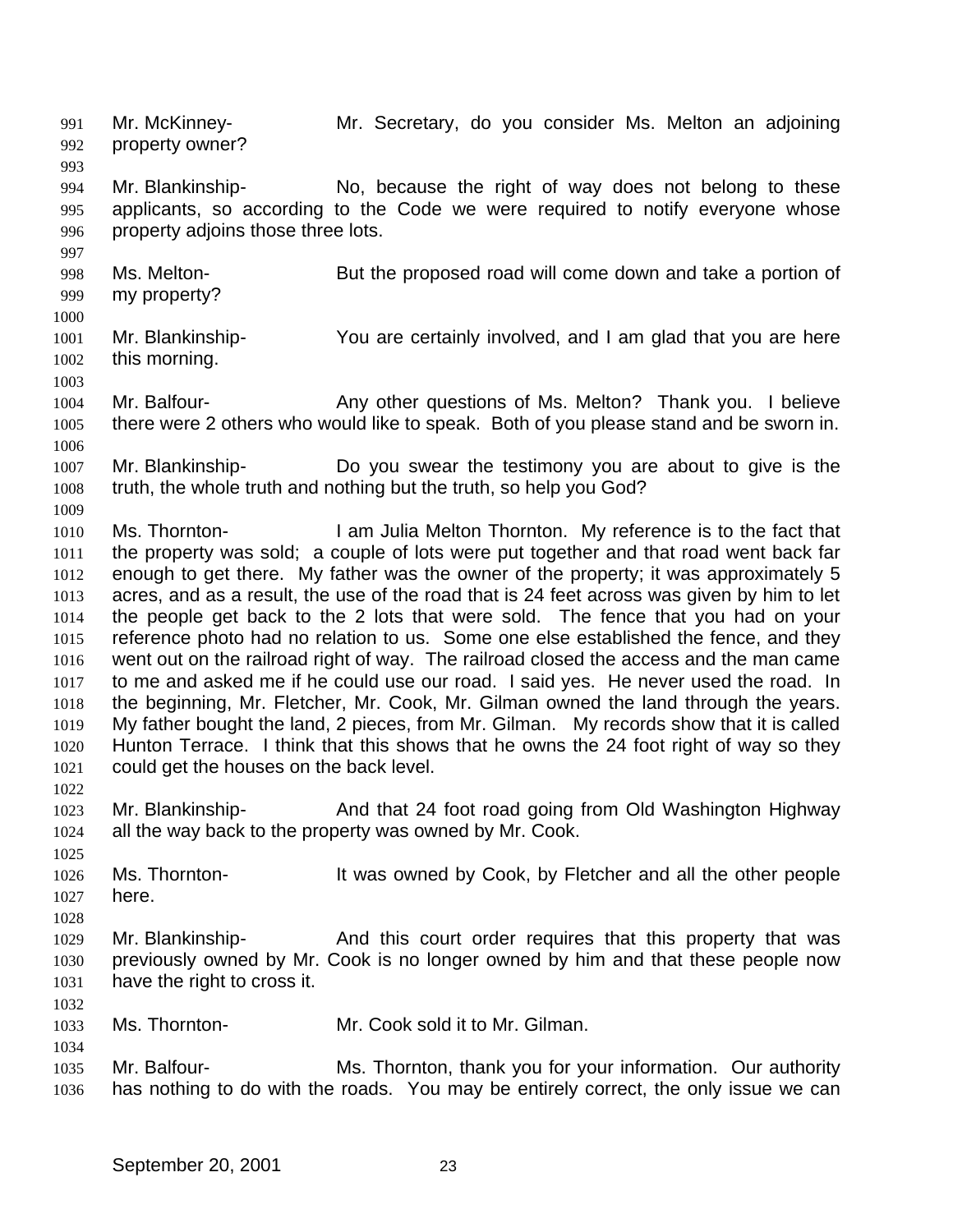decide is whether or not if they meet all the other requirements, we are willing to let them void the public road frontage on these 3 lots. That is the only thing we decide. If we decide to grant them what they are requesting, they are still going to have to get the road matter straight. But not with us, we cannot turn it down or approve it for those issues. We appreciate the information, and it is certainly something Mr. Blankinship will have in his file when they go for their building permit. But that is not really something we can decide this morning. The only matter we can decide is if they meet all the other requirements, we may let them put a house on each of the lots with this variance related to the frontage. If they do have access to the property, you are then opposed to them building the houses?

- Ms. Thornton No, I have no objection. It is just that the land that you are talking about belongs to us.
- Mr. Balfour- That is something we cannot handle at this point. Are there any other questions of Ms. Thornton? If not, thank you.
- Mr. Volkmen- My name is Keith Volkmen; I live at 11864 Old Washington Highway. My house is the one that is right above the blue road on the plat. This week, the concern of access to the property is being recorded today in the courthouse. The little piece of property that is between the road on the right and the little house on Old Washington. That little strip to the side has been sold as of last week. The Axelle's sold that property to the Taggarts. There is a swamp on the backside of all this property; if a road goes in through there to gain access to these pieces of property, which will be next to me, it is going to block up with water coming from all this farm land draining through my property. I have a huge culvert pipe that takes the water off of this farm and runs it right through my property.
- Mr. Balfour- These issues you will have to take up with the County. Do you oppose these homes to be built?
- Mr. Volkmen- Yes sir, I do. It is going to be right in our front door. My house has a lot of glass in the house and it is going to be sitting very close to where we are, and I am opposed to a house being built there.
- Mr. Balfour- Have you looked at the plans, do you know what kind of house is going to be built there?
- Mr. Volkmen- I have been told what is being planned to be built there.
- 1077 Mr. Balfour- **Are there any questions of this gentleman?** If not, thank you. Now if the applicant has any thing to say ………
- Mr. Henry- Briefly, the issue with the access on the road going through the swamp, it will be routed differently. The location of the house on the lot, these lots are large and we will want privacy also. We will place the homes so that they do not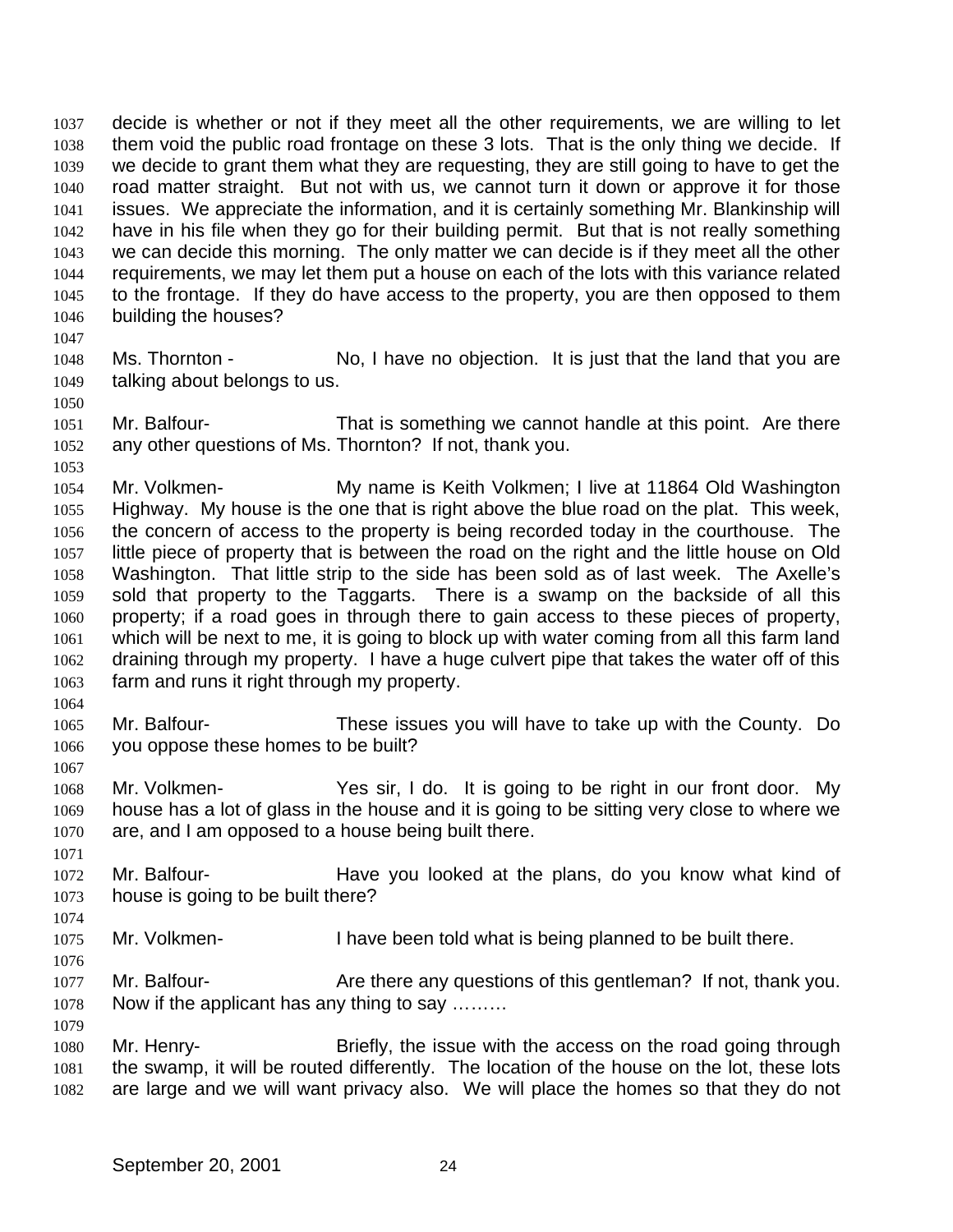intrude on others. The drawings submitted with the case are not for the location of the houses, it was only for the road frontage issue. When they bought the property, these lots have existed since l945. 1087 Mr. Balfour- **Are you planning to rent these homes?**  Mr. Henry- No sir, one is for my parents, one is for myself, and the other is for a friend. Any other questions for the applicant? If not thank you. After an advertised public hearing and on a motion by Mr. Kirkland, seconded by Mr. Nunnally, the Board **granted** the variance request subject to the following conditions: 1. The applicant shall present proof with the building permit application that a legal access to the property has been obtained. 2. This variance applies only to the public street frontage requirement. All other applicable regulations of the County Code shall remain in force. 3. The owners of the property, and their heirs or assigns, shall accept responsibility for maintaining access to the property until such a time as the access is improved to County standards and accepted into the County road system for maintenance. Affirmative: Balfour, Kirkland, McKinney, Nunnally, 4 Negative: 0 1107 Absent: Wright 1107 Absent: 1 The Board granted this request, as it found from the evidence presented that, due to the unique circumstances of the subject property, strict application of the County Code would produce undue hardship not generally shared by other properties in the area, and authorizing this variance will neither cause a substantial detriment to adjacent property nor materially impair the purpose of the zoning regulations. **A -131-2001 Reid Cardon** requests a variance from Section 24-95(i)(2) of Chapter 24 of the County Code to build a swimming pool at 9100 Windover Court (Mooreland Landing) (Tax Parcel 124-6-A-35), zoned R-1, One-family Residence District (Tuckahoe). The accessory structure location requirement is not met . The applicant has a corner lot and wishes to build swimming pool in side yard, where the Code permits accessory structures only in the rear yard. The applicant requests a variance to allow the pool to be built in the 1123 side yard. 1125 Mr. Balfour- All those planning to testify on this case, please raise your right hand and be sworn in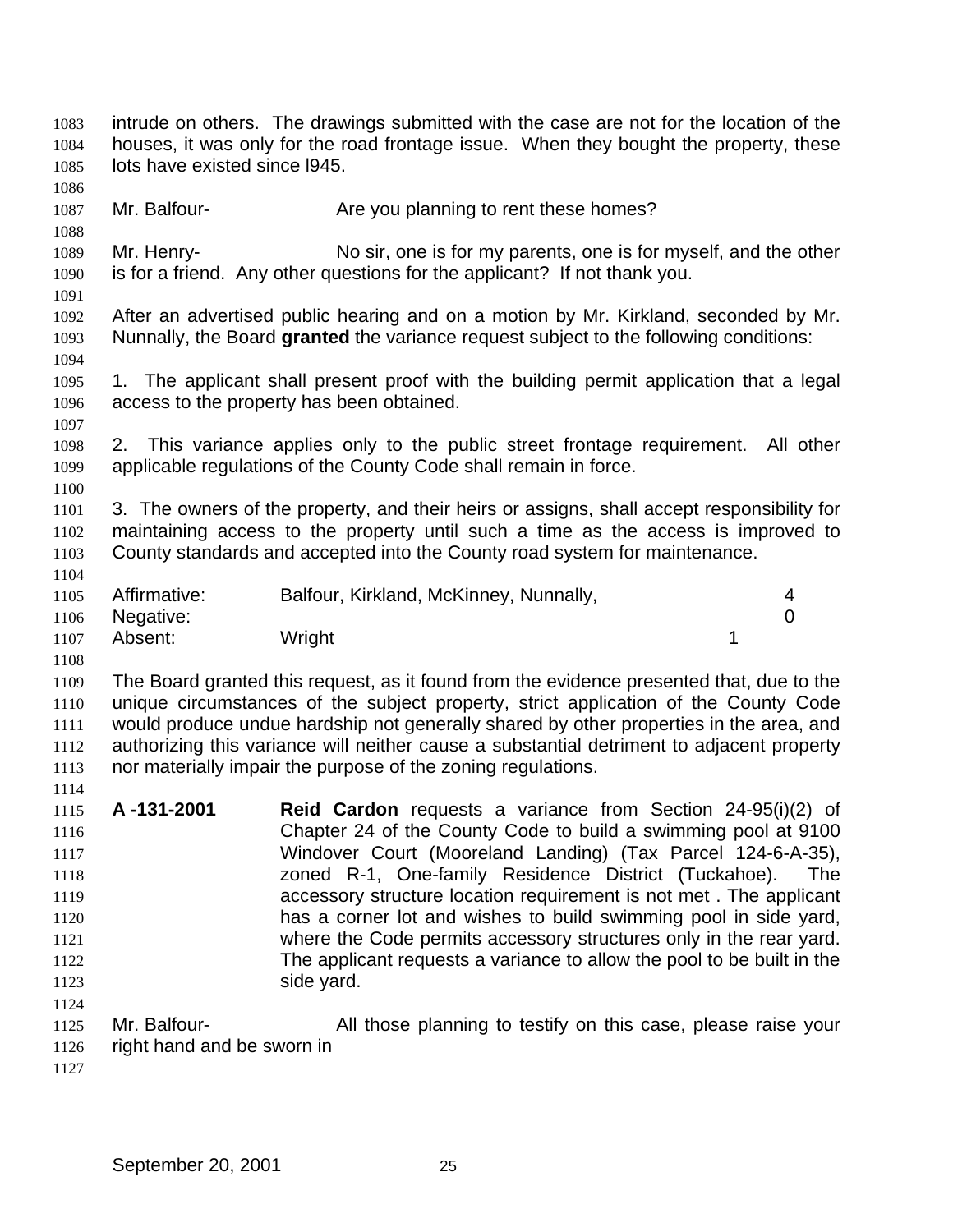Mr. Blankinship- Do you swear the testimony you are about to give is the truth, the whole truth and nothing but the truth so help you God?

1131 Mr. Stanley- I do.

Mr. Balfour- State your name and address please.

 Mr. Stanley- I am with JOPA Company, we are the contractor for the swimming pool. You can see that the proposed location of the pool is directly behind 1137 the house. The way the house is situated on the lot, is caddy-corner and the address is Wyndham Court. By the County zoning ordinance, if we were to place the pool according to that, the pool would be in the far right corner of the lot. This is more visible to the surrounding properties than the location my client proposes. We would prefer to locate it behind the house where it would be screened by the house and from the neighbors directly in the rear. It is also my understanding that the owners will heavily landscape the left property line to screen the neighbors from the pool. And a fence would be required around the pool. In keeping with the neighborhood, the fence would be aluminum "wrought iron looking" with brick piers.

- 1147 Mr. Balfour-<br>
Any questions?
- Mr. Kirkland- What is the size of this pool?
- Mr. Stanley- It is fairly small, 16 x 30 feet.
- 1153 Mr. Balfour- Any other questions?
- 

1155 Mr. Cardon - I am Reed Cardon, the owner of the property. Almost every house in Mooreland Landing has a pool; the pool proposed cannot be viewed from either road, it is completely screened by the house. The house to the left, is at a lower elevation, which will help block the view and I am planning to plant a row of Leyland Cyprus along that property line for screening.

1161 Mr. Balfour- Any other questions? There appears to be none, so let us hear from the other folks.

- 1164 Mr. Newland- I am James Newland, and this is my wife Dawn. We live at 9104 Windover Court. We are the adjacent property owners. First of all, we do not have any objection to the construction of the pool; we would like them to have the pool. We have some questions, which I just discussed with Reed. In the plan, there is no mention made of fencing. I think there will need to be some fencing.
- Mr. Balfour- Do you mean around the pool or where the Leyland cypresses are going to be planted.
- 
- 1173 Mr. Newland- **Around the pool.**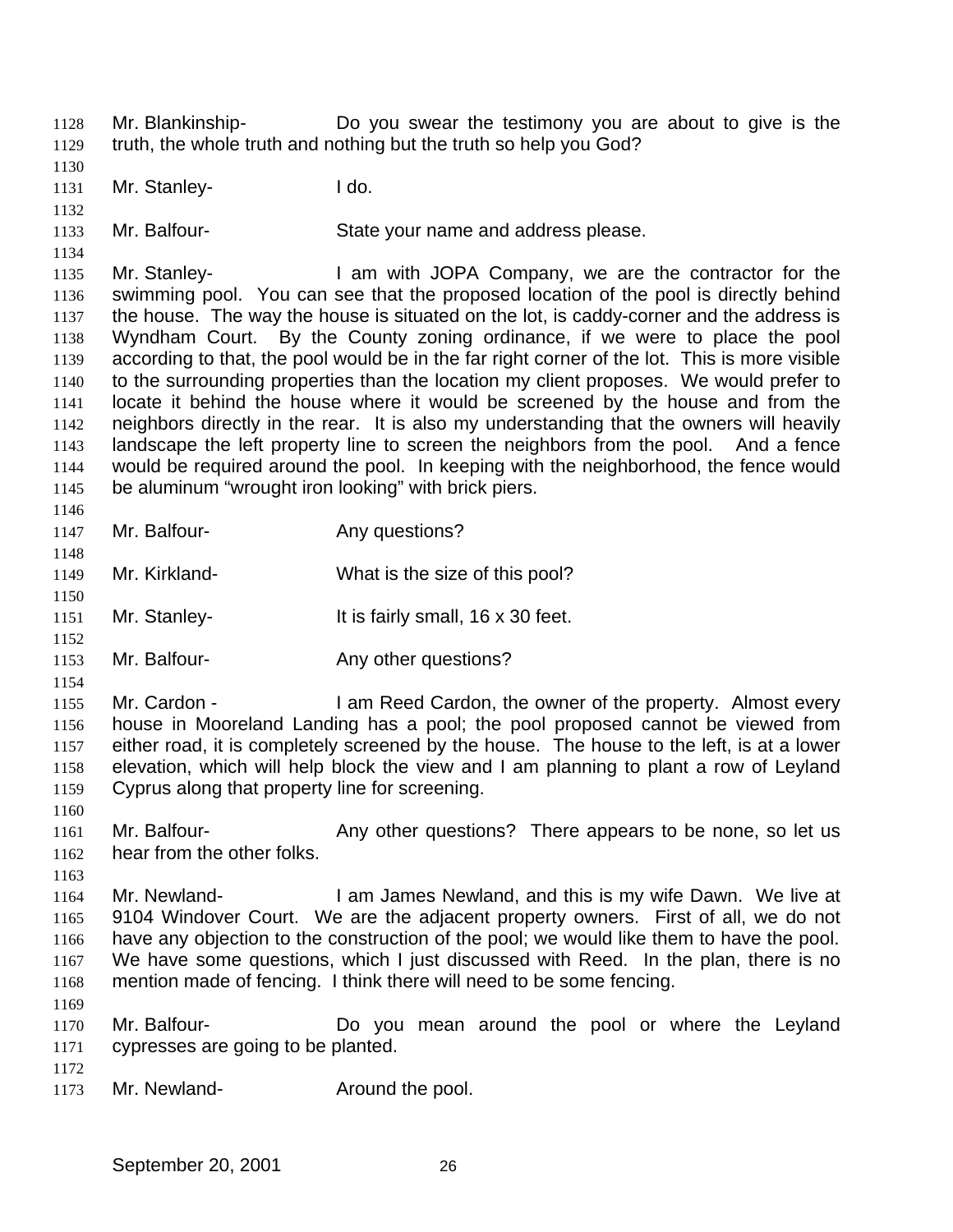1175 Mr. McKinney- It is required by law, that fencing be constructed around the pool. Mr. Newland- We have not seen any plans for this. We are at a much lower elevation, and are concerned with the drainage. A bog was created along that property line, it does not appear to be fully functional. There is standing water on the property and along the property line. And how they plan on draining the pool, could affect us. If they plan to let it roll off and put it in the bog, that could be an issue. We would just like to know their plans. Did you get a copy of the letter? Mr. Nunnally- Yes sir. Mr. Balfour- We will ask the gentlemen from JOPA about the fence and 1188 the bog. Ms. Newland- We are concerned about the location of the fence along that property line. We do not want to share the responsibility of fence that is used to protect the pool from neighbors. We think we need an answer to the questions about where the fence will be, how the drainage is going to be handled and what the landscaping will look like along that property line. This pool does not infringe on the house behind them, but it does directly affect us. Mr. Balfour- You might take those issues up with her, before you leave. Some of those matters are not before us, but there is no reason why they can't be discussed between you. Any other questions? Mr. Cardon would you like to respond? Mr. Cardon- The fence is going to be simulated wrought iron, I have not even contracted out for the fence yet. We wanted to get the pool in first. Mr. McKinney- We probably need to be talking to Mr. Stanley about the draining of the pool water. Mr. Stanley- The pool itself will not have a gravity drain, where you just open a valve and let the water run out. If it has to be drained, it will have to be pumped out and that water can be directed by hoses to where it needs to be directed. There will be water comes out during the process of cleaning the pool, relative to what's in the pool; it is a very minor amount. I am not sure about the bog, whether that was put in by the builder. It is there to catch the runoff? It would seem logical that that water might be directed to that bog when that pool is backwashed. I am not certain. There could be other ways of disposing of it. Mr. McKinney- Mr. Cardon, where to you intend on putting the 10-foot high Leyland's?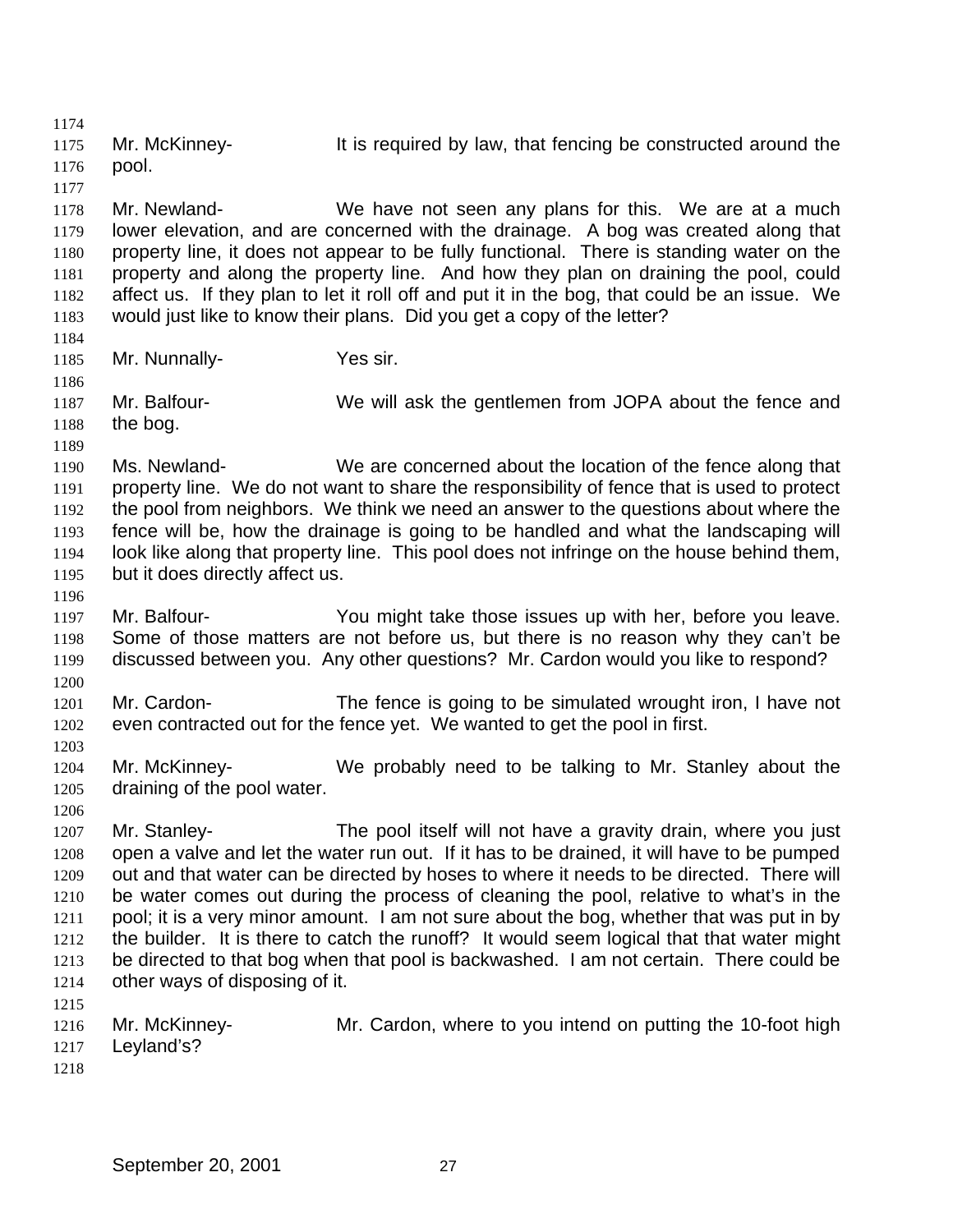Mr. Cardon- They would go in between the Newlands yard and the pool.

 Near their driveway. 

1222 Mr. Balfour- **Any other questions?** Thank you sir.

 After an advertised public hearing and on a motion by Mr. McKinney, seconded by Mr. Kirkland, the Board **granted** the variance request subject to the following condition:

1227 1. Only the improvements shown on the plan filed with the application may be constructed pursuant to this approval. No substantial changes or additions to the layout may be made without the approval of the Board of Zoning Appeals. Any additional improvements shall comply with the applicable regulations of the County Code.

| 1232 | Affirmative: | Balfour, Kirkland, McKinney, Nunnally, |  |
|------|--------------|----------------------------------------|--|
| 1233 | Negative:    |                                        |  |
| 1234 | Absent:      | Wright                                 |  |

 The Board granted this request, as it found from the evidence presented that, due to the unique circumstances of the subject property, strict application of the County Code would produce undue hardship not generally shared by other properties in the area, and authorizing this variance will neither cause a substantial detriment to adjacent property nor materially impair the purpose of the zoning regulations.

- **A -132-2001: Timothy L. Hicks** requests a variance from Section 24-95(q)(5) of Chapter 24 of the County Code to build a screened porch over the existing deck at 10624 Runnymeade Drive (Magnolia Ridge) (Tax Parcel 32-9-A-57), zoned R-3AC, One-family Residence District(Conditional) (Fairfield). The rear yard setback is not met. The applicant has 22.8 feet rear yard setback, where the Code requires 30 feet rear yard setback. The applicant requests a variance of 7.2 feet rear yard setback.
- 1251 Mr. Balfour- All those planning to testify on this case, please raise your right hand and be sworn in
- Mr. Blankinship- Do you swear the testimony you are about to give is the truth, the whole truth and nothing but the truth so help you God?
- Mr. Hicks- I do.
- Mr. Balfour- State your name and address please.
- Mr. Hicks- My name is Tim Hicks; I live at 10624 Runnymeade Drive in Magnolia Ridge. I am requesting a variance to allow me to build a screened porch on the exiting deck. It will be exactly the same size as the deck and it will tie into the